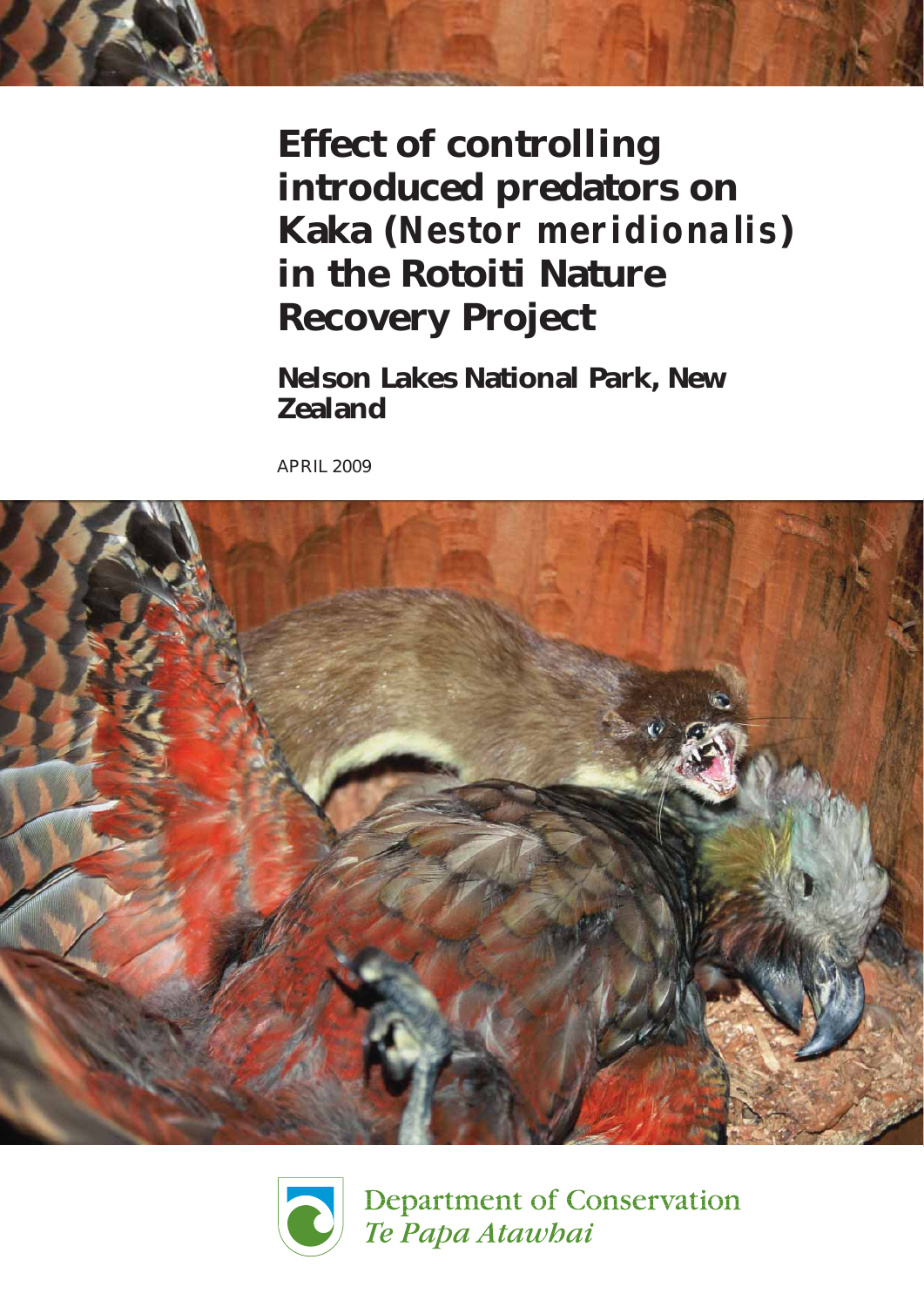# Effect of controlling introduced predators on Kaka (Nestor meridionalis) in the Rotoiti Nature Recovery Project

## Nelson Lakes National Park, New Zealand

G. Taylor, R. Moorhouse, L. Moran, J. Kemp, G. Elliott, T. Bruce

APRIL 2009

Published by Department of Conservation Private Bag 5 Nelson, New Zealand

New Zealand Government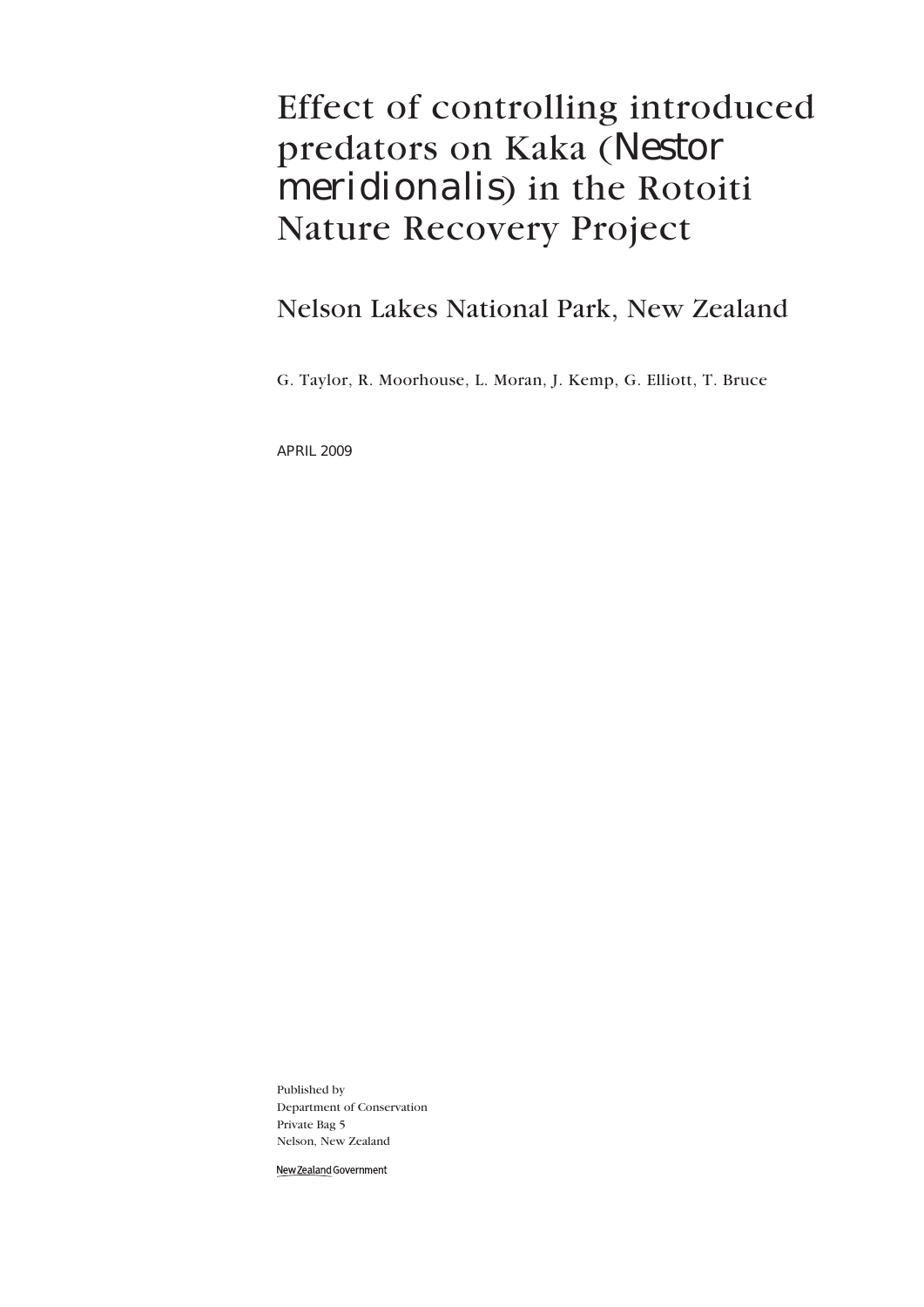© Copyright New Zealand Department of Conservation

ISSN 0113-3853 (print) ISSN 1178-4113 (online) ISBN 978-0-478-14585-4 (print) ISBN 978-0-478-14586-1 (online)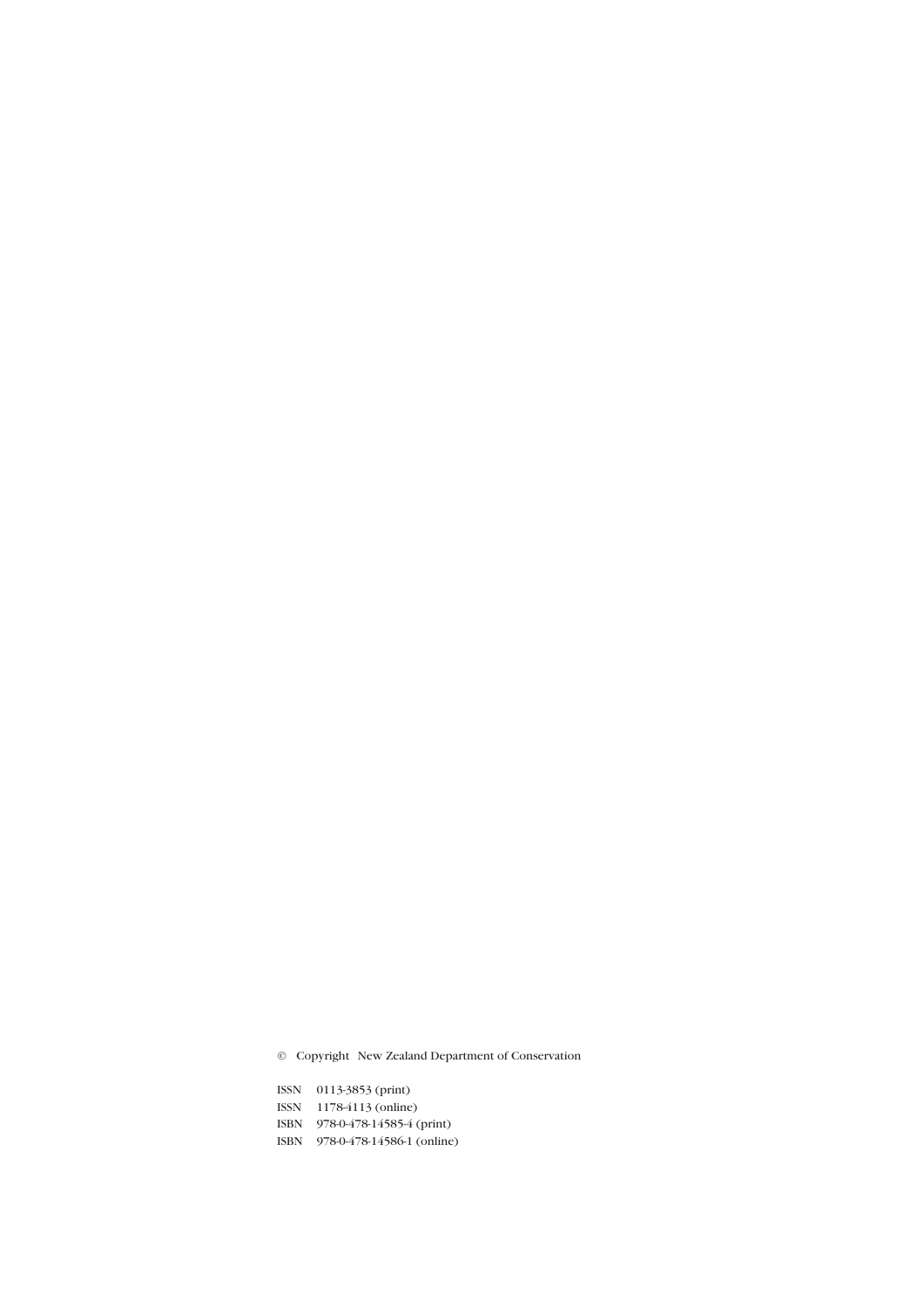## **CONTENTS**

| 1. | Abstract |                                                            | 6  |  |  |  |
|----|----------|------------------------------------------------------------|----|--|--|--|
| 2. |          | Introduction                                               | 6  |  |  |  |
| 3. |          | Methods                                                    | 7  |  |  |  |
|    | 3.1      | Study areas                                                | 7  |  |  |  |
|    |          | 3.1.1<br>Rotoiti Nature Recovery Project                   | 9  |  |  |  |
|    |          | 3.1.2<br>Duckpond Stream                                   | 9  |  |  |  |
|    |          | Rotoroa non-treatment<br>3.1.3                             | 9  |  |  |  |
|    | 3.2      | Predator control and monitoring                            | 9  |  |  |  |
|    |          | 3.2.1<br>Rotoiti Nature Recovery Project                   | 9  |  |  |  |
|    |          | 3.2.2<br>Duckpond Stream                                   | 13 |  |  |  |
|    |          | 3.2.3<br>Rotoroa                                           | 14 |  |  |  |
|    | 3.3      | Kaka nesting success observations                          | 14 |  |  |  |
|    | 3.4      | Nest predator identification                               | 15 |  |  |  |
|    | 3.5      | Juvenile survival and dispersal, adult survival (excluding |    |  |  |  |
|    |          | during breeding seasons)                                   | 15 |  |  |  |
|    | 3.6      | Nest sample size and contingency protocol                  | 16 |  |  |  |
| 4. | Results  |                                                            | 16 |  |  |  |
|    | 4.1      | Stoat control and monitoring                               | 16 |  |  |  |
|    | 4.2      | Kaka nesting success                                       | 19 |  |  |  |
|    | 4.3      | Nest survival analysis                                     | 21 |  |  |  |
|    |          | Nest survival analysis: stage 1<br>4.3.1                   | 21 |  |  |  |
|    |          | Nest survival analysis: stage 2<br>4.3.2                   | 22 |  |  |  |
|    | 4.4      | Nest predator identification                               | 23 |  |  |  |
|    | 4.5      | Juvenile survival and dispersal, adult survival (excluding |    |  |  |  |
|    |          | during breeding seasons)                                   | 24 |  |  |  |
|    | 4.6      | Nest sample size and contingency protocol                  | 25 |  |  |  |
|    | 4.7      | Development of a model to estimate the rate of population  |    |  |  |  |
|    |          | recovery and the area required to sustain kaka population  | 26 |  |  |  |
| 5. |          | Discussion                                                 | 27 |  |  |  |
|    | 5.1      | Modelling                                                  | 27 |  |  |  |
|    | 5.2      | Nesting adult female survival                              | 28 |  |  |  |
|    | 5.3      | Mustelid tracking rates                                    | 28 |  |  |  |
|    | 5.4      | Relative importance of different predator species          | 28 |  |  |  |
|    | 5.5      | Tree banding as a means of predator control                |    |  |  |  |
|    | 5.6      | Intensive versus extensive mustelid control regimes        | 29 |  |  |  |
|    | 5.7      | Post fledging survival, dispersal and recruitment          | 30 |  |  |  |
| 6. |          | Conclusion/recommendations                                 | 31 |  |  |  |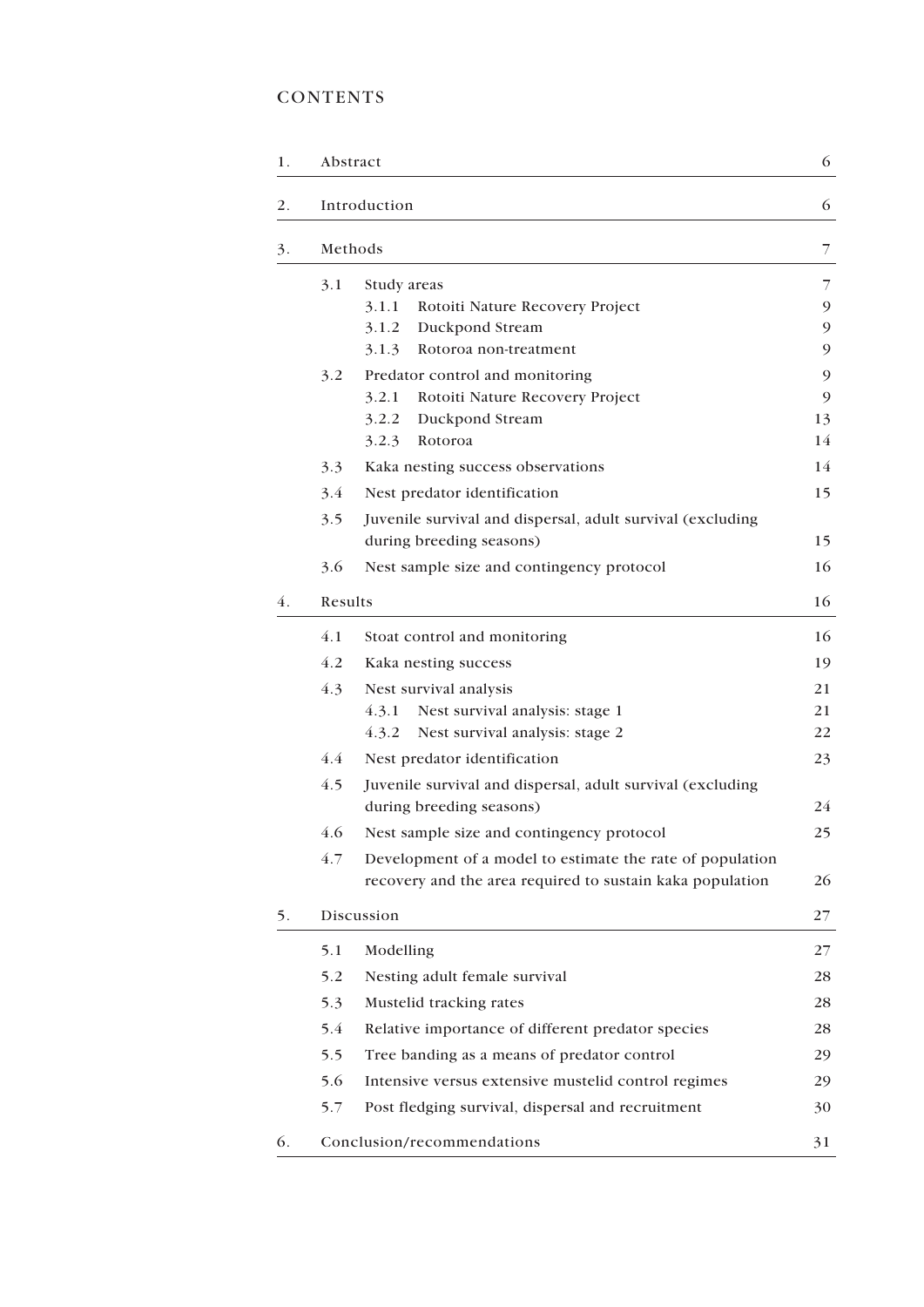| Acknowledgements | 32                                                                                                                                 |
|------------------|------------------------------------------------------------------------------------------------------------------------------------|
| References       | 33                                                                                                                                 |
|                  | 36                                                                                                                                 |
|                  | 37                                                                                                                                 |
|                  | 38                                                                                                                                 |
|                  | Appendix 1: Beech seed-fall data<br>Appendix 2: Probable cause of nest failure<br>Appendix 3: Beech seed-fall energy input by site |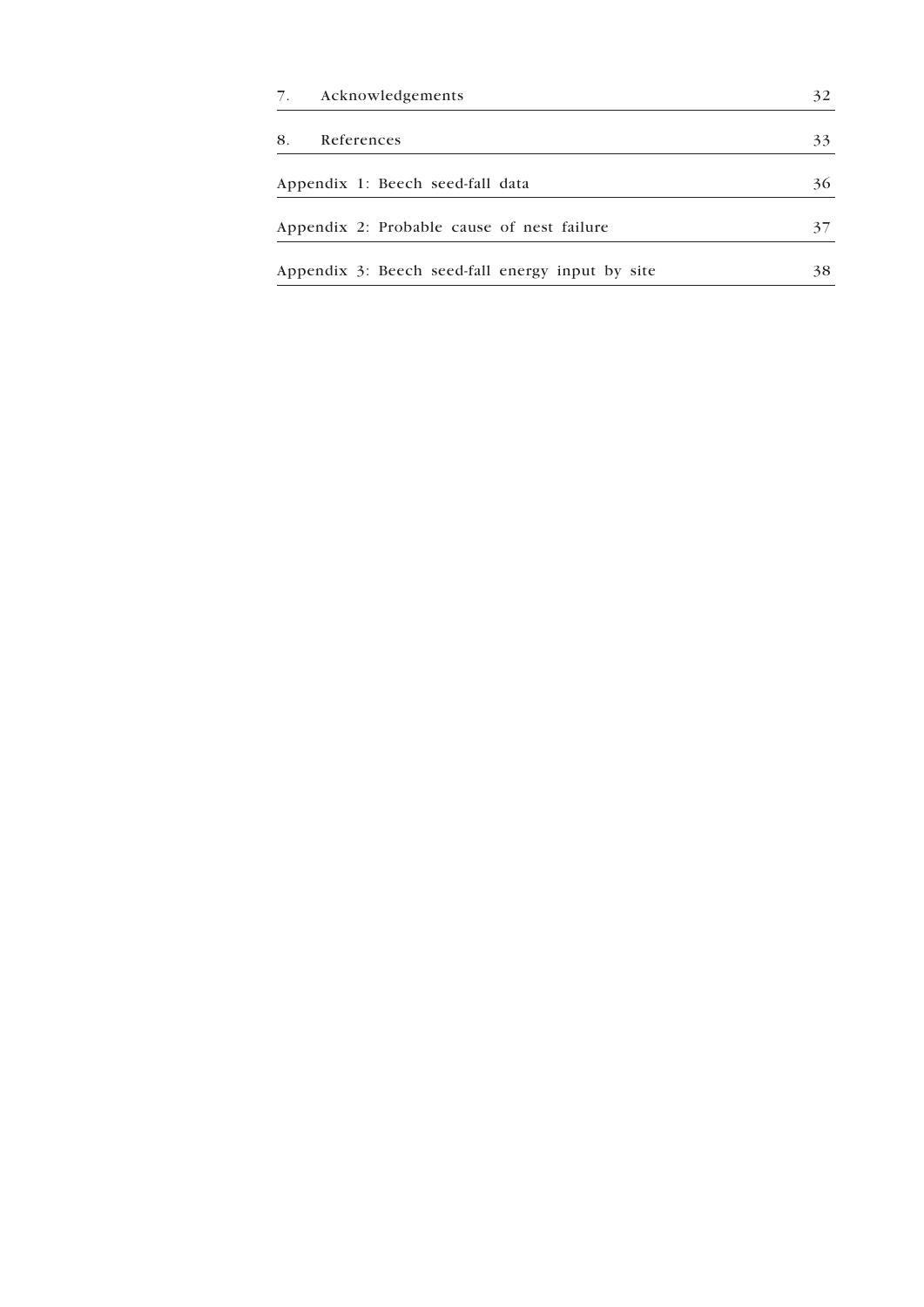# Effect of controlling introduced predators on Kaka (Nestor meridionalis) in the Rotoiti Nature Recovery Project, Nelson Lakes National Park

G. Taylor PO Box 404229, Puhoi, Kaukapakapa 0951. getaylor@doc.govt.nz

R. Moorhouse Kakapo Programme, Department of Conservation, c/o Nelson/ Marlborough Conservancy Office, Private Bag 5, Nelson 7042. rmoorhouse@doc.govt.nz

L. Moran Research, Development & Improvement Division, Department of Conservation, P.O. Box 10-420, Wellington 6143. lmoran@doc.govt.nz

J. Kemp

Research, Development & Improvement Division, Department of Conservation, Nelson/Marlborough Conservancy Office, Private Bag 5, Nelson 7042. jkemp@doc.govt.nz

G. Elliott Research, Development & Improvement Division, Department of Conservation, Nelson/Marlborough Conservancy office, Private Bag 5, Nelson 7042. gelliott@doc.govt.nz

T. Bruce Nelson Lakes Area office, PO Box 55, St Arnaud 7053. tbruce@doc.govt.nz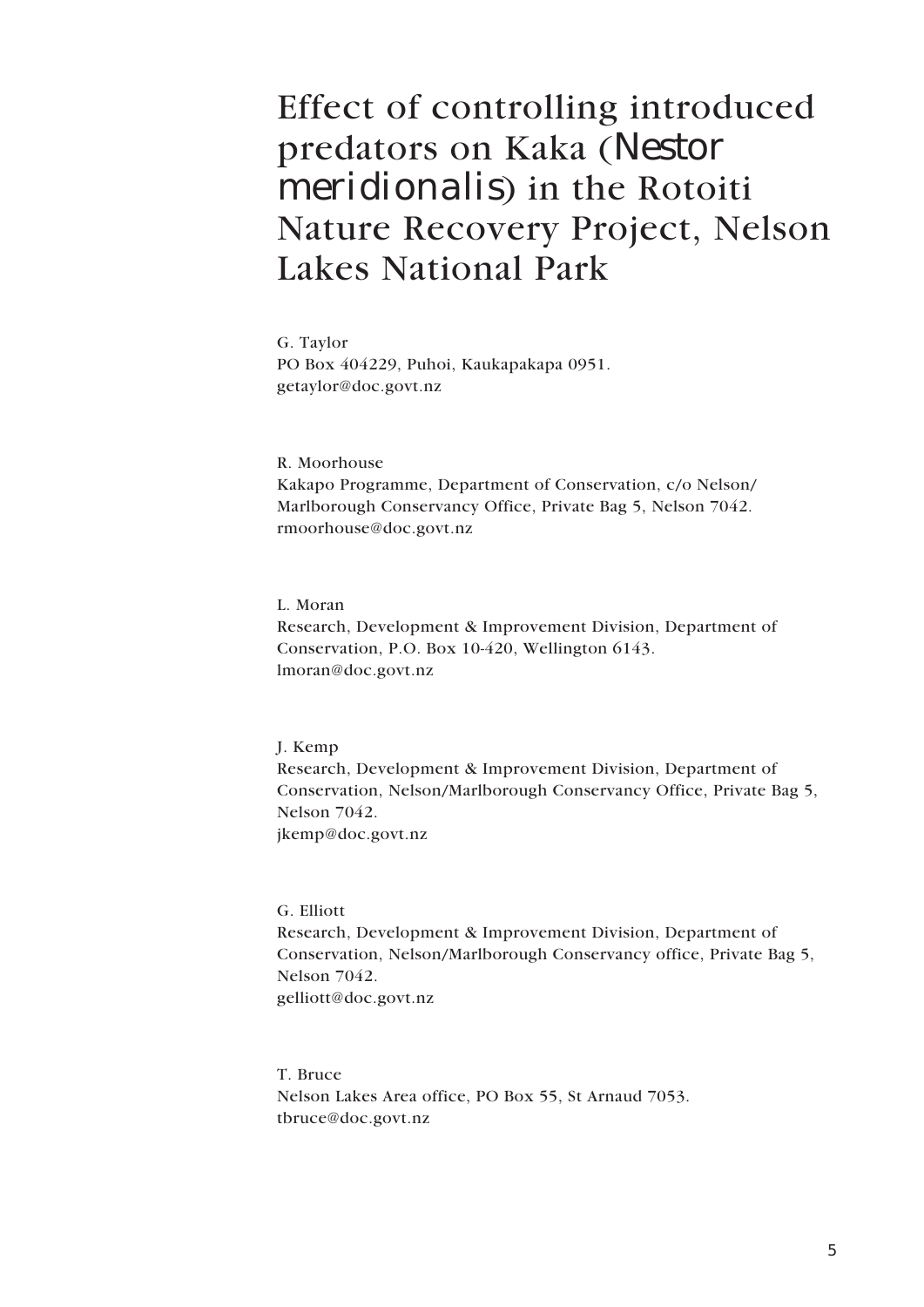## 1. Abstract

This paper documents the effect of mustelid (in particular stoat, Mustela erminea) control on South Island kaka (Nestor meridionalis) nesting success and recruitment in the Rotoiti Nature Recovery Project, Nelson Lakes National Park, South Island, New Zealand, from 1997-2006. Fiftyseven percent of kaka nests were successful, and 79% of nesting females survived, at sites with predator control compared to 0.2% nesting success and 16% female survival at sites without predator control. Predator control kept stoat abundance at <5% tracking indices and possum abundance close to 0% Residual Trap Catch/WaxTag® chews. A level of predator control sufficient for the local recovery of a kaka population was achieved through trapping alone, although the use of brodifacoum to control rodents and possums probably killed additional stoats through secondary poisoning. A population model indicated that controlling predators within 825 ha of kaka habitat had a 40% chance of causing a local kaka population recovery whereas controlling predators within 2000 ha of kaka habitat had an 80% chance of doing so. Stoats (Mustela erminea) were the main cause of death of nesting adult females, nestlings and fledglings, but possums (Trichosurus vulpecula) were also important predators of adult females, eggs and nestlings.

Keywords: Pest monitoring, Fenn™ trapping, honeydew beech (Nothofagus) forest, population modelling.

## 2. Introduction

Stoats were introduced into New Zealand to control rabbits (Oryctolagus  $c$ uniculus) in the late  $19<sup>th</sup>$  Century but have since become a major predator of native bird species (King 2005). The South Island kaka is a forest dwelling parrot endemic to the South and Stewart Islands of New Zealand that is declining principally as a result of predation by introduced predators, including stoats (Heather and Robertson 1996; Wilson et al. 1998; Powlesland et al. unpublished).

The Rotoiti Nature Recovery Project (RNRP) is one of six NZ Department of Conservation (DOC) 'Mainland Island' Projects established in 1996 (Saunders 2000). The term 'Mainland Island' is used to designate areas of land on the main islands of New Zealand within which introduced pests are managed so as to create 'islands' of safe habitat for indigenous species, analogous to the offshore island sanctuaries that have provided safe refuge for many endangered New Zealand endemics (See Saunders (2000) for a detailed account of the Mainland Island initiative). The RNRP has the goal of restoration of a beech (Nothogagus spp.) forest community, with emphasis on the honeydew cycle (Butler, 1998). The primary objective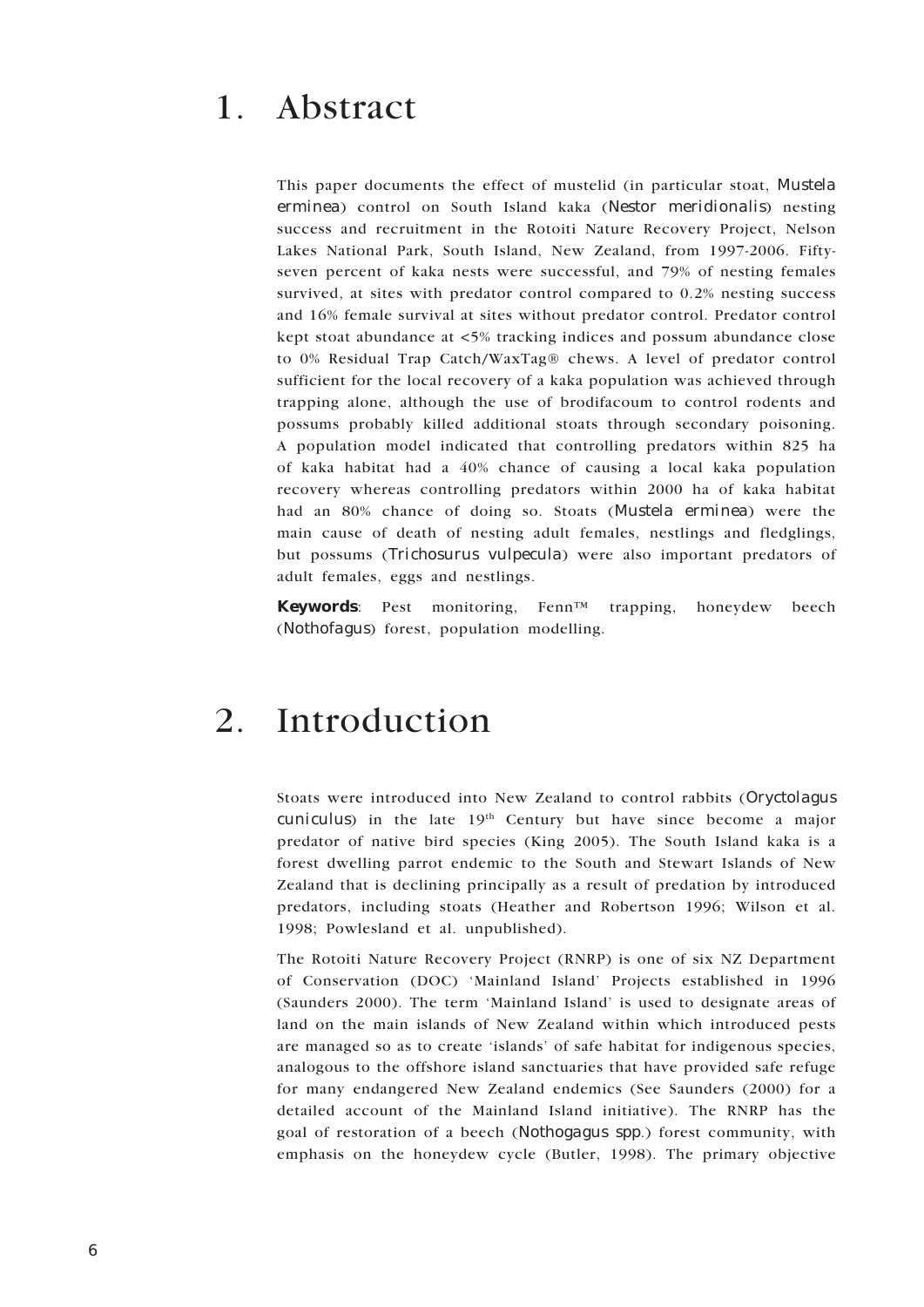is to reduce the abundance of certain introduced pest species, including stoats, to levels that allow the recovery of indigenous species, including the kaka (Butler, 1998). The RNRP has associated 'non-treatment' sites where no pest management is undertaken, which provide a control for management within the RNRP (after Butler, 1998). For information on kaka ecology and breeding biology see Heather and Robertson (1996), Wilson (et al. 1998) and Powlesland (et al. unpublished). For information on stoat ecology in New Zealand see King (2005).

From 1984 to 1996 Landcare Research scientists investigated the decline of South Island kaka in beech forest in the Duckpond Stream catchment of Big Bush Conservation Area (DPS), an area subsequently incorporated into the RNRP in November 2001 (Wilson et al. 1998). This study concluded that introduced predators, particularly the stoat, were the probable main cause of the decline of kaka populations on the main islands of New Zealand.

From 1997 to 2006, nesting success of the South Island kaka within the RNRP was monitored to assess the effect of mustelid (specifically stoat) control undertaken there. Kaka were selected for monitoring because they were known to be vulnerable to stoat predation (Wilson et al. 1998) and therefore would be expected to benefit from effective stoat control.

## 3. Methods

### 3 . 1 S T U D Y A R E A S

Kaka nesting success was monitored at three sites: the RNRP ('treatment'), the Duckpond Stream (DPS; initially 'non-treatment', and later 'treatment') and Rotoroa ('non-treatment') site (Figure 1).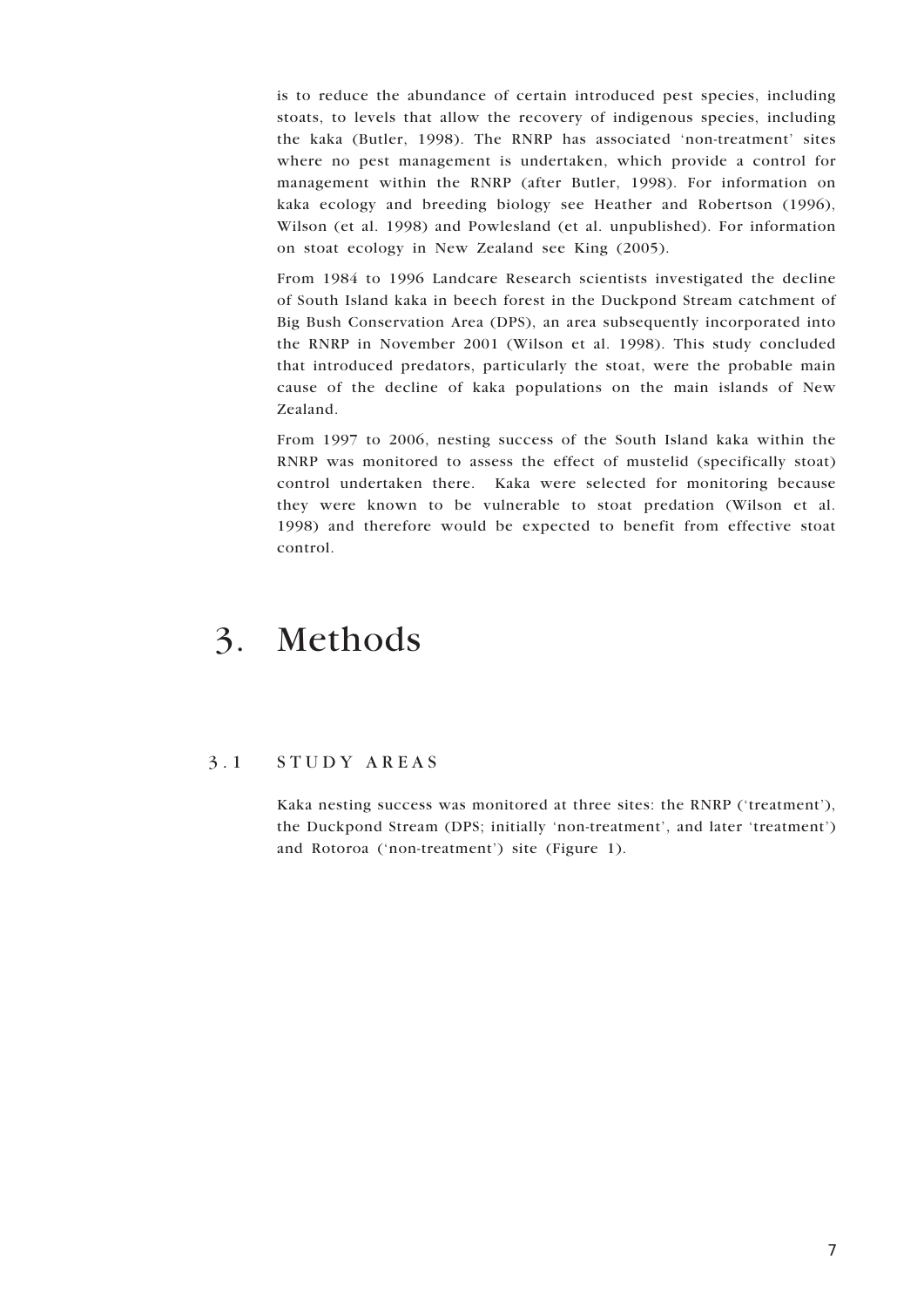



G:\Projects\\_Nelson\_Lakes\RNRP\mrp\_kaka\_2007tfg\_1\_location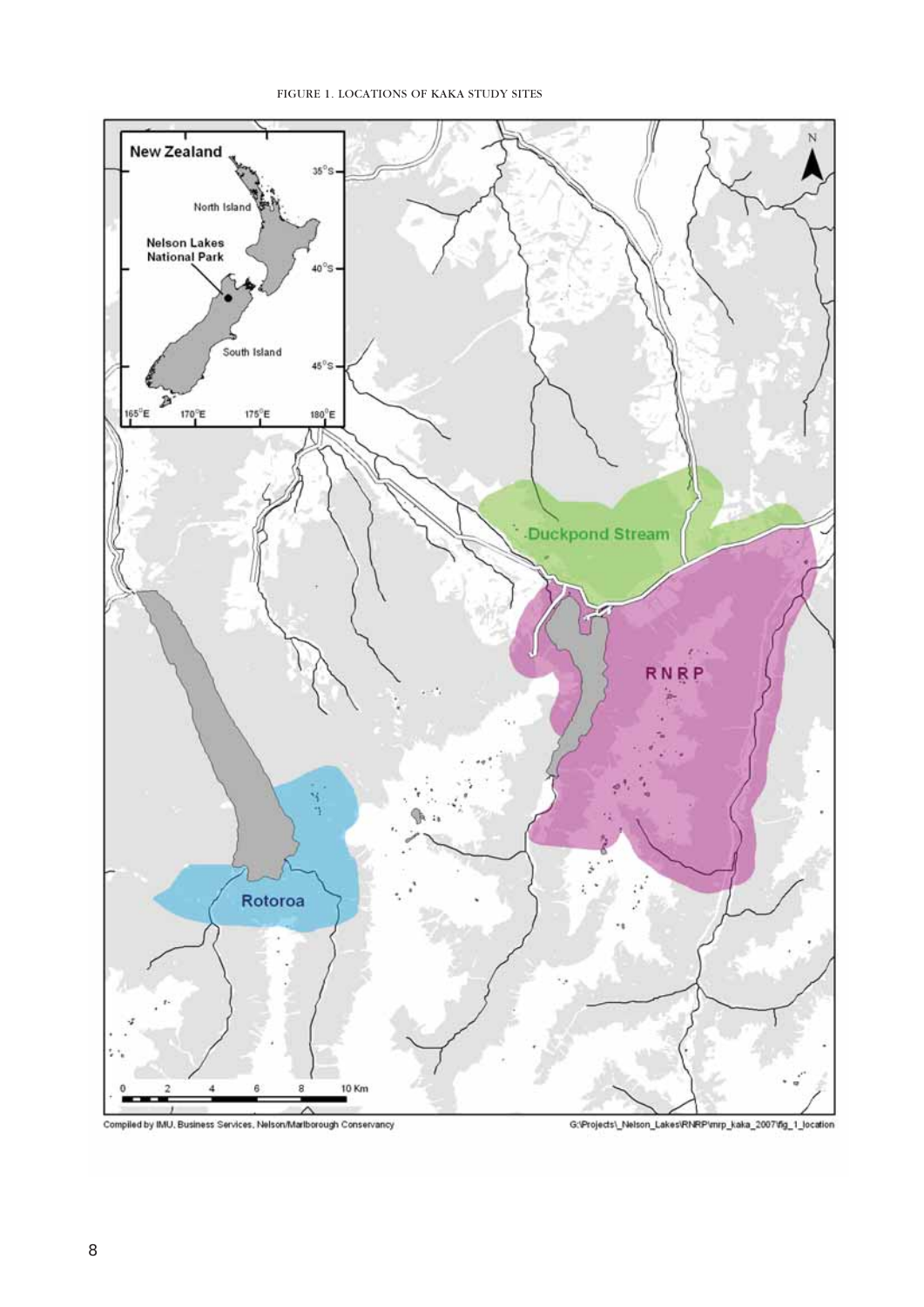Topography in this area is mountainous, rising from 600m to c. 1400m at alpine tree-line. The vegetation of all three sites is comprised of mixed Nothofagus forests dominated by red beech  $(N.$  fusca), silver beech  $(N.$ menziesii) and mountain beech  $(N. \text{solandri})$  extending to the tree-line, with *Chionochloa* dominated grasslands above at the RNRP and Rotoroa sites (Beggs and Wilson, 1991; Norton, et al. 2000). Beech trees in these forests are heavily parasitised by native honeydew-producing scale insects (Ultracoelostoma assimile and U. brittani) (Butler, 1998; Wilson, et al. 1998).

## 3.1.1 Rotoiti Nature Recovery Project

The RNRP occupies the western slopes of the St Arnaud Range which runs along the eastern side of Lake Rotoiti in the Nelson Lakes National Park (Butler, 1998) (Figure 1). Altitude ranges from 620m at lake edge to about 1400m asl. at the tree-line. Lower slopes are dominated by red  $(N.$  fusca) and silver  $(N.$  menziesii) beech with mountain beech  $(N.$ solandri var. cliffortoides) and kanuka (Kunzea erocoides) at sites with poor drainage; and upper slopes with silver and mountain beech grading to pure mountain beech at the tree-line (Butler, 1998).

## 3.1.2 Duckpond Stream

The DPS occupies the southern slopes of the Big Bush Conservation Area, a dome of glacial debris rising from 600m to 1000m asl. (Figure 1) (Beggs & Wilson, 1991).Vegetation is similar in type to that on the lower slopes of the RNRP.

### 3.1.3 Rotoroa non-treatment

The Rotoroa non-treatment site is situated at Lake Rotoroa, 18km west of Lake Rotoiti in Nelson Lakes National Park (Figure 1). Kaka monitoring centred on the western slopes of the Muntz Range (Butler, 2003). The lower slopes are dominated by silver beech, red beech, matai (Prumnopitys taxifolia), five finger (Pseudopanax colensoi), and Coprosma microcarpa; and the upper slopes by silver and mountain beech, grading to mountain beech and Coprosma forest at the highest altitudes (Norton et al. 2000). Altitude ranges from 460m at lake edge to 1045m at the tree-line.

## 3.2 PREDATOR CONTROL AND MONITORING

### 3.2.1 Rotoiti Nature Recovery Project

Pest control programmes within the RNRP target ship rats (Rattus rattus), stoats, feral cats (Felis catus), common wasps (Vespula vulgaris), possums (Trichosurus vulpecula), red deer (Cervus elaphus), chamois (Rupicapra rupicapra) and feral pigs (Sus scrofa).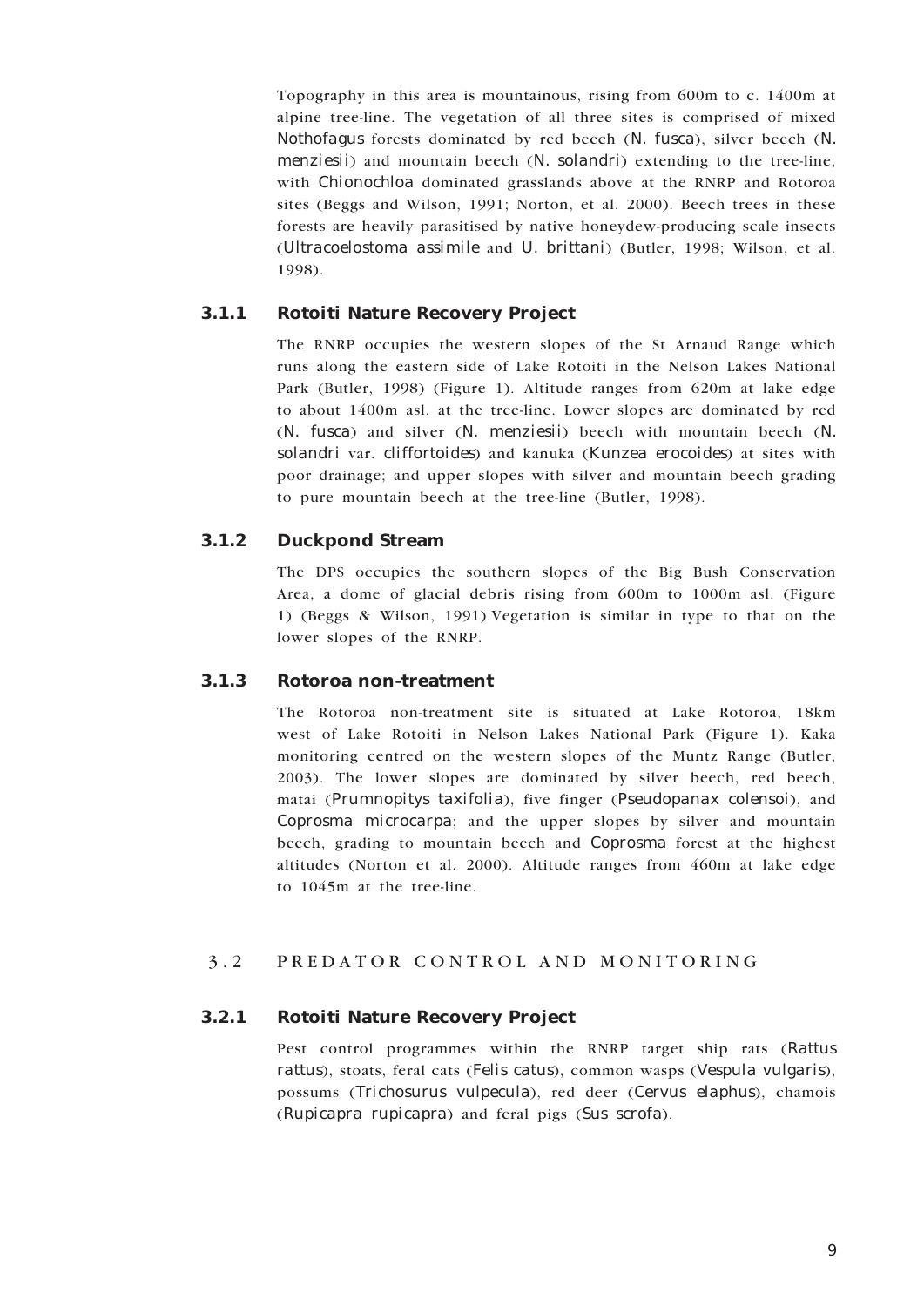Because a mustelid control regime was not established until November 1998, stoat numbers were not reduced prior to the 1997/98 kaka breeding season. Therefore, in the absence of a mustelid control regime to test, all kaka nests detected within the RNRP in the 1997/98 kaka breeding season were individually protected with aluminium bands below and above the nest hole (after Greene & Jones, 2003). For extra protection, a network of 25 Mk IV Fenn™ traps baited with hen's eggs or rabbit meat was placed at a radius of 25m around each nest site (Butler, 2000). Similarly, several kaka nests detected outside the RNRP boundaries in subsequent breeding seasons were, where possible, protected with aluminium bands, and a ring of 5 Mk VI Fenn<sup>™</sup> traps baited with hen's eggs. The aim of these measures was to preserve breeding females and their female offspring so that these birds might nest within in the RNRP in the future thereby increasing the number of nesting attempts available for monitoring.

From November 1998 to August 2001 the primary means of mustelid control consisted of 298 single entry Mk VI Fenn™ traps deployed on trap-lines within 825ha of the western slopes of the St Arnaud Range (Figure 2). Along the RNRP's northern and southern boundaries traps were spaced at 25m intervals for the first 250m uphill, then at 50m intervals to the top of the hill. Along the ridgeline, lakeshore and on two internal trap-lines, traps were spaced at 100m intervals (Butler, 2000). Trap covers alternated between wire cages, and wooden tunnels with wire mesh ends, at each trap-site. Bait alternated between white and brown chicken (Gallus domesticus) eggs and white and brown plastic imitation eggs at each trap. Higher stoat capture rates were recorded in wooden tunnels baited with real, white chicken eggs (Butler 2003). As a result, from July 2000 all traps were covered by a single entry wooden tunnel with wire mesh ends and baited with fresh, white, chicken eggs. All traps were checked once a week. Starting in August 2001, traps were removed from the two internal lines and the project's mustelid control area was expanded to 5000ha, encompassing the western slopes of the St Arnaud Range, the Duckpond Stream catchment and the immediate environs of the Big Bush Conservation area (Figure 3).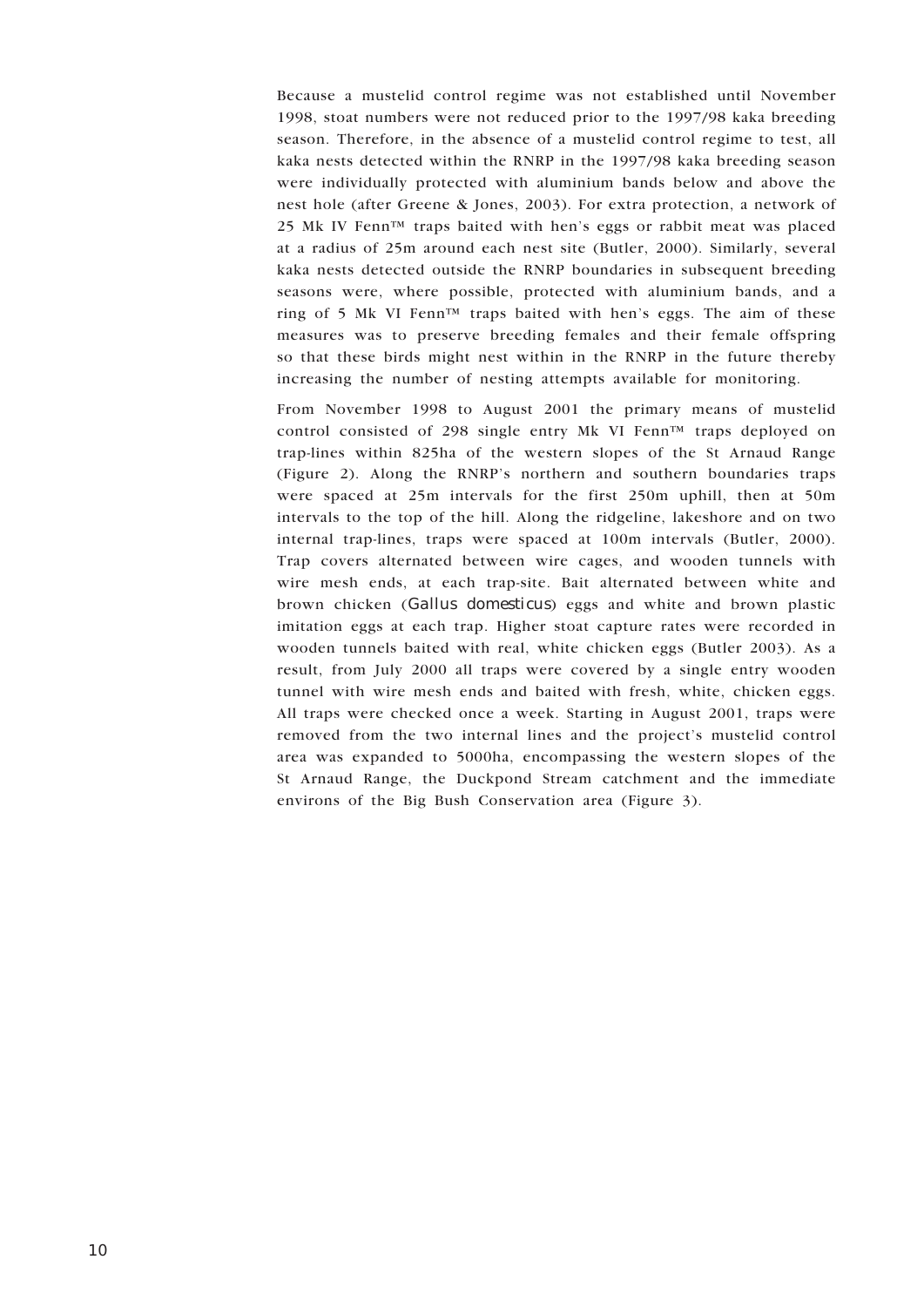

FIGURE 2. FENN™ TRAP-LINES USED TO CONTROL STOATS WITHIN THE RNRP BETWEEN NOVEMBER 1998 AND AUGUST 2001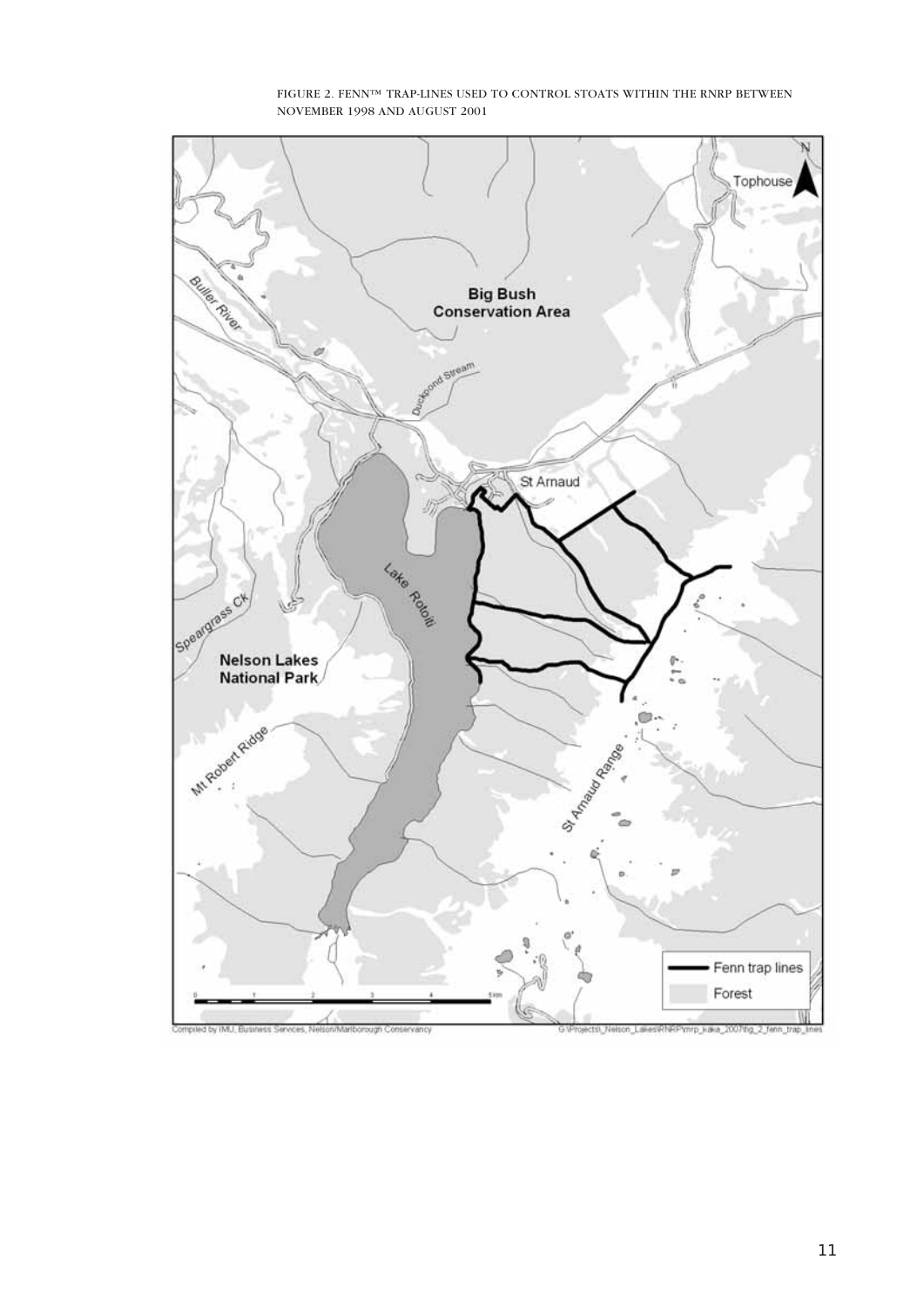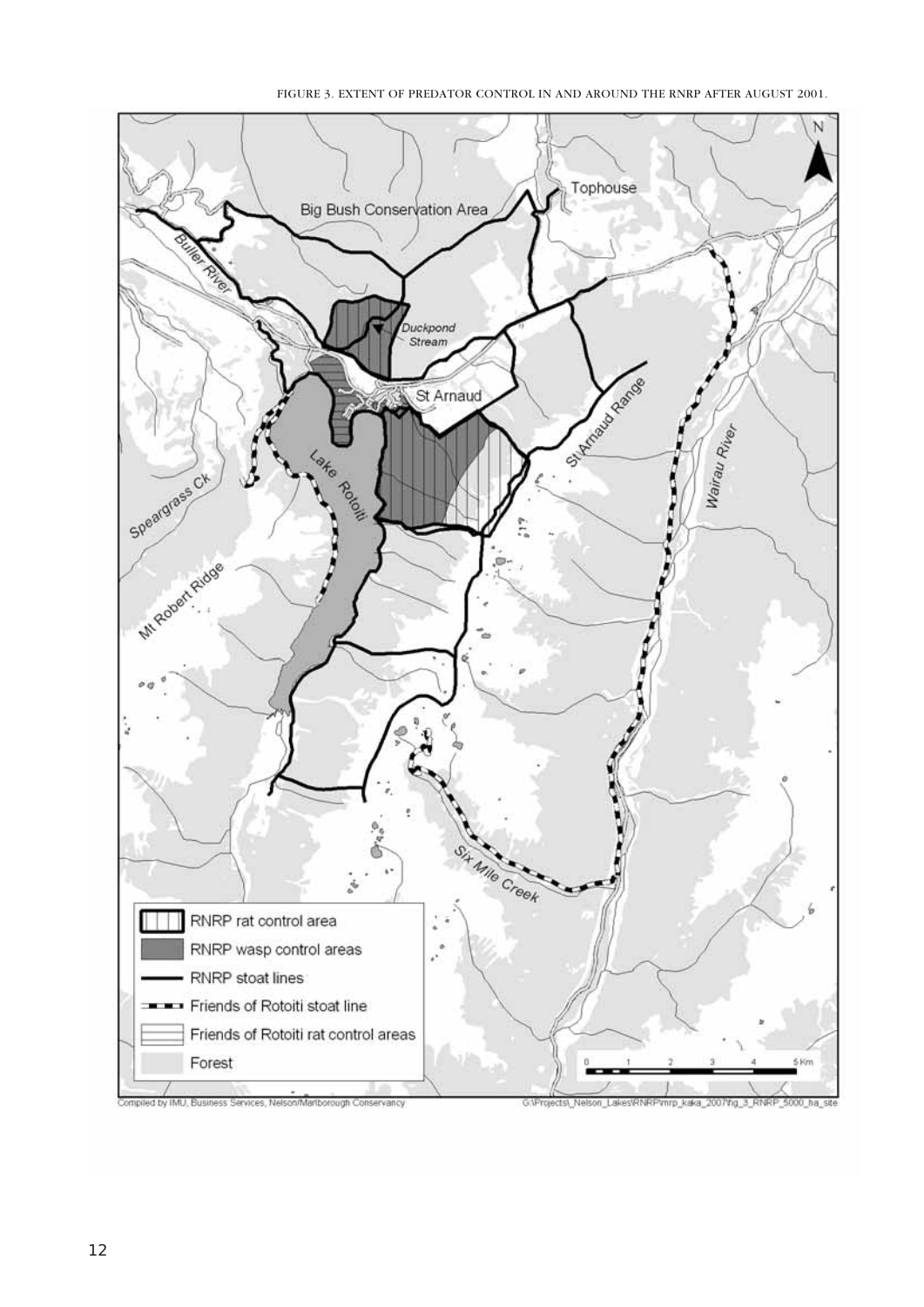Therefore references to the 'RNRP' post September 2001, unless otherwise specified, include the Duckpond Stream catchment and immediate environs. The expanded regime was completed in November 2002, and from that point on a total of 897 single entry Mk VI Fenn<sup> $TM$ </sup> traps were set and checked once a week during December – February, once a fortnight during March – April and October – November, and once a month during May – September. The variation in the frequency at which traps were checked reflected seasonal fluctuations in stoat capture rates.

Fenn trapping for mustelids was also undertaken by the 'Friends of Rotoiti' volunteer group in several adjacent areas to serve as a buffer zone for the RNRP (Figure 3). The trapping system was identical to that used by the RNRP except for the inclusion of 10 DOC 200 $\text{TM}$  traps along the West Bay – Whisky Falls line, operational since August 2005 (Paton et al. 2007). The Wairau Valley/SH 63 junction – Rainbow Valley skifield line has been operational since January 2002 (Butler et al. 2003) and the Mt Robert Road line since January 2003 (Paton et al. 2004).

An initial poisoning was conducted in November 1997 using 1080 (sodium monofluoroacetate, 0.15% W/W lured with cinnamon at 5%) in Philproof bait stations, with 1000g per station (Butler 2000). Following this, possum and ship rat numbers were controlled from December 1997 to July 2000 using brodifacoum poison (Talon 20WP™) in Philproof bait stations (Butler, 2000). Bait stations were spaced on a 100m x 100m grid in the lower slopes of the RNRP, 100m x 150m above 900m a.s.l. and 150m x 150m in the c. 450m before the tree-line (Butler, 2000). It is likely that a significant number of stoats were killed through secondary poisoning from 1080 and brodifacoum, however this effect was not quantifiable (see Butler {2000} for further discussion on secondary poisoning of stoats in the RNRP, and Spurr {et al. 2005} for discussion on the incidence and persistence of brodifacoum in target and non-target species caught in the RNRP). From July 2000 rodent control was undertaken using a single Victor Professional rat trap placed at the former site of each Philproof bait station (Butler, 2003). Various toxins were used by some land-owners within the St Arnaud village from July 2000 to control rodents (Spurr et al. 2005) but this is unlikely to have had a significant impact on the mustelid population.

Quarterly monitoring of mustelid activity through the use of inked, baited, run-through 'tracking tunnels' was initiated in December 2002 (after Gillies & Williams, 2002). Mustelid footprints recorded in tracking tunnels were not identified to the species level.

#### 3.2.2 Duckpond Stream

Prior to September 2001 the only pest control undertaken in the DPS was the banding of two trees to protect the females nesting in them (Wilson et al. 1998), andabout six months of trapping using 24 Mk VI Fenn<sup> $TM$ </sup> traps in wire covers, baited with fresh hen eggs and checked at least once a week in early 1999. No stoats were caught during this period (M. Pengelly, pers. comm.). The RNRP trap network was completed on 18 November 2001, except for a buffer line extending north along State Highway 63, which was completed in November 2002. The first kaka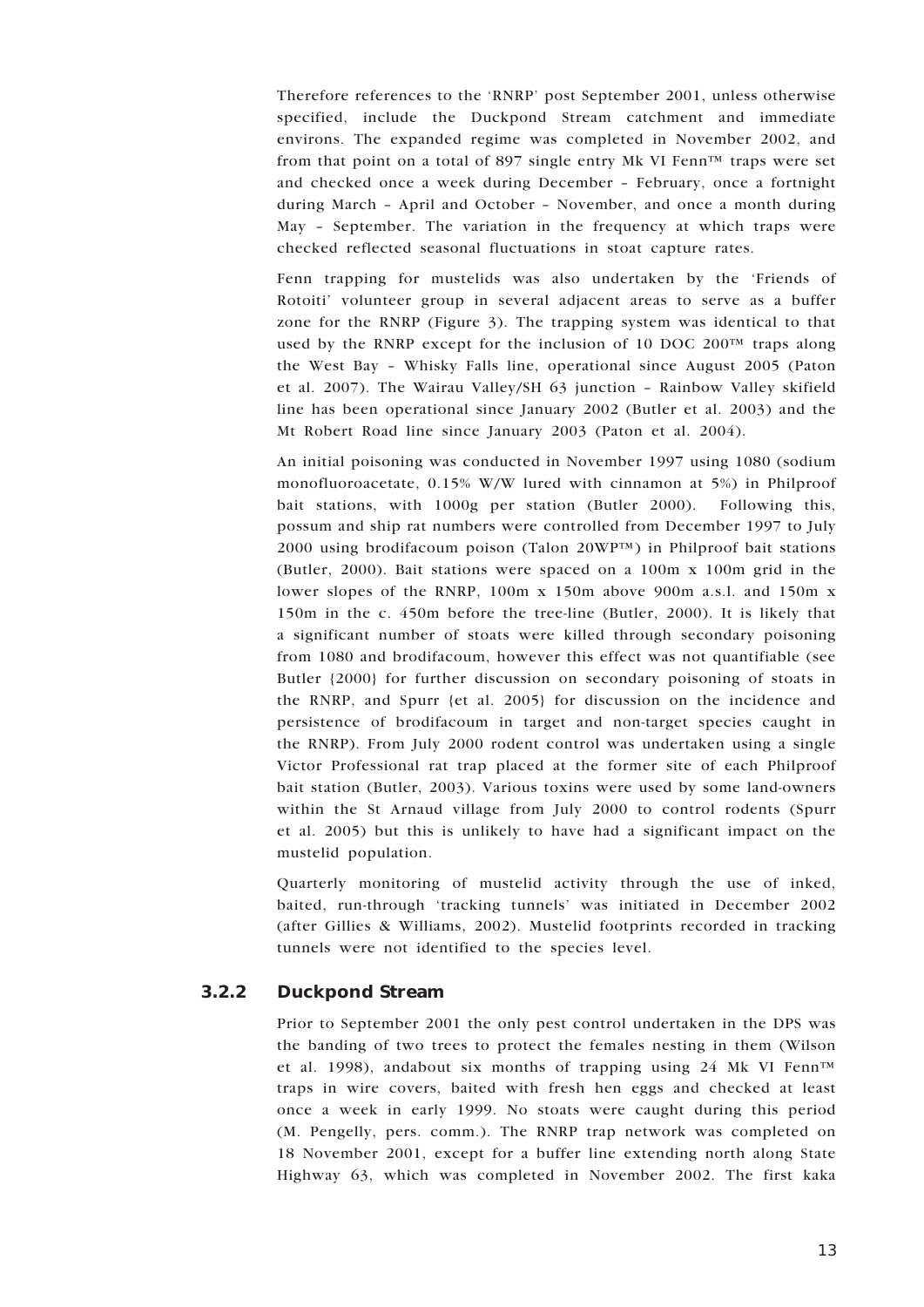nests in this area were located on October 31, 2001; and by the end of November nine radio-tagged adult female kaka had established nests in this area. Because kaka started breeding in the DPS in 2001/2002, before the completion of the trapping network in that area, it's likely that trapping in the DPS part of the RNRP had been in operation for too short a time to have had a significant impact on stoat abundance before kaka nest monitoring began (Paton et al. 2003). Therefore, we have regarded the DPS area of the RNRP as a non-treatment site during the 2001/2002 kaka breeding season, and as a treatment site thereafter. Monitoring of mustelid activity using tracking tunnels was initiated in December 2002 (Paton et al. 2004), after Fenn™ trapping was extended into the DPS area.

#### 3.2.3 Rotoroa

No pest control was undertaken at Rotoroa. Monitoring of mustelid activity using tracking tunnels was initiated in December 2002 (after monitoring of kaka breeding success at Rotoroa ceased). The tracking tunnel network is centred on the north and western flanks of Mt Misery and extends north from there to the southern end of the Muntz range (Paton et al. 2004).

## 3.3 KAKA NESTING SUCCESS OBSERVATIONS

Kaka were caught in canopy-high mist net rigs in the forest (as per Dilks et al. 2003). From 1996-99 and 2000-2002, 127 kaka were caught and banded in the RNRP, Big Bush Conservation Area and at Rotoroa. Of these, 70 were radio-tagged with two-stage Sirtrack® transmitters attached with a backpack harness system (after Karl & Clout, 1987); 30 in the RNRP, 13 in Big Bush and 27 at Rotoroa. An additional four adult females (captured on Whenua Hou/Codfish island; see Butler 2003 for detail) and three adult birds (one female and two males transferred from the Isaac Trust, Christchurch, but originally from the DPS) were radio-tagged and released into the project area in February 1999 and May 2000 respectively.

From November 1997 to April 2006 in the RNRP, and from November 1998 to March 2000 at Rotoroa, radio-tagged birds in each study area were tracked using a Telonics TR4® hand-held receiver and aerial in order to locate their nests. All nests found at Rotoroa, and all nests found within and up to 1km outside the RNRP Fenn<sup> $TM$ </sup> trapping network, were regularly checked from the time each nest was located until chicks had fledged or the eggs or chicks had been killed by predators or abandoned. Nests were checked, on average, once every second day, from Monday to Friday in the RNRP, and once a week at Rotoroa. Since the effects of predator control are likely to extend beyond the RNRP boundaries, nests up to 1km outside the RNRP were included in the sample.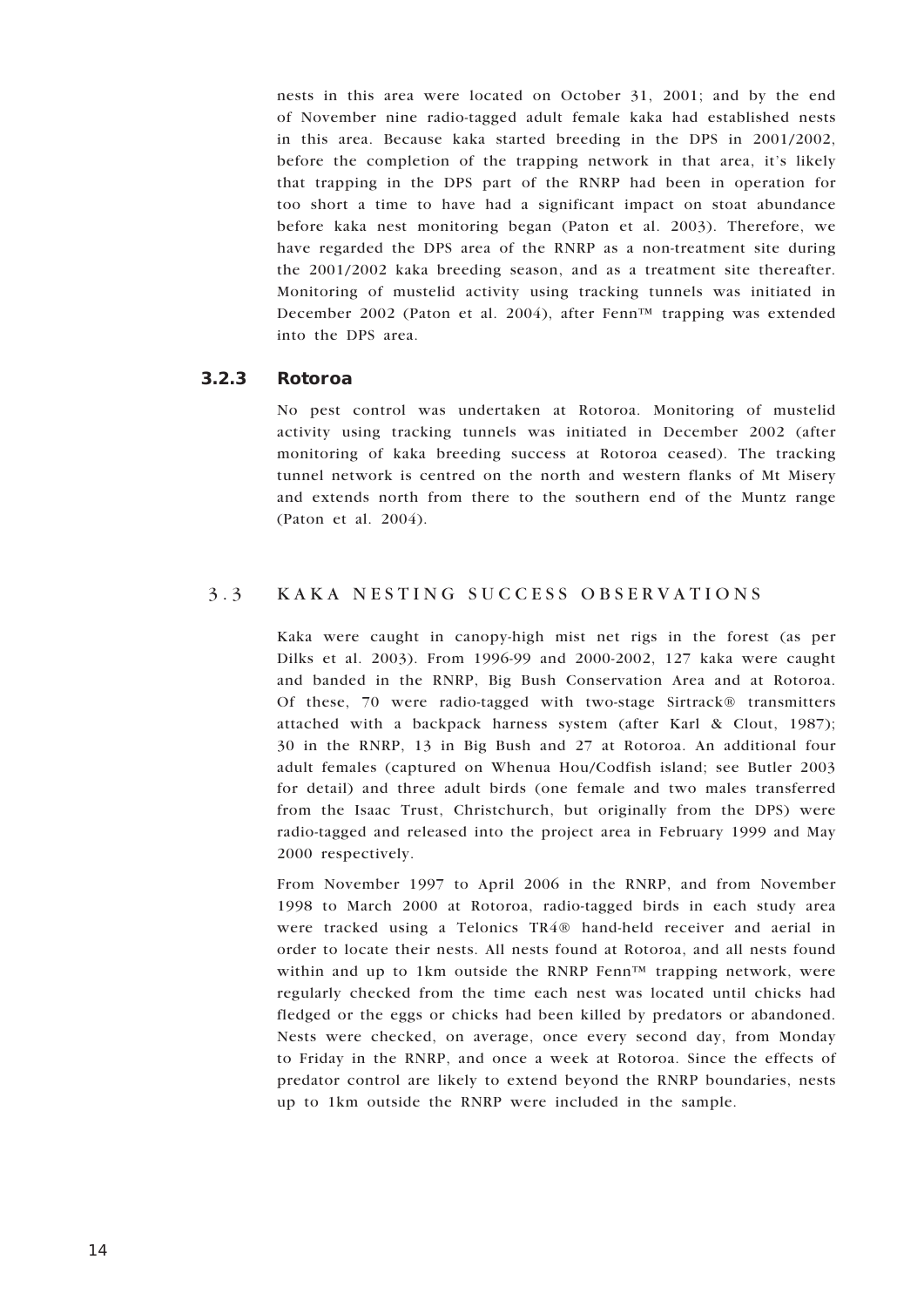In 1997/98 nests were checked by waiting outside the nest until the nesting female was seen entering, or exiting, the nest. Such activity indicated that the eggs or chicks were still alive and that the nest was still in progress. If no activity was observed within the space of three hours, or if the birds' behaviour suggested the nest had failed, the tree was climbed and the nest visually inspected. In subsequent breeding seasons, infra-red cameras were inserted into nest cavities and nests checked with the aid of a portable monitor connected to the camera by a cable. A few nests were placed under 24 hour video surveillance using a time-lapse VHS recorder.

After the outcome of each nest attempt had been determined, the following data were collected: height above ground of the nest entrance, dimensions of entrance, depth of nest from base of entrance, tree species, height, tree health (alive or dead) and aspect of nest entrance (DOCDM-254423).

#### 3.4 NEST PREDATOR IDENTIFICATION

A few nests were monitored continually with a time-lapse video recorder and camera inserted in the nest cavity. This allowed definitive identification of predators when the contents of such nests were preyed on. In the absence of video monitoring the cause of nest failure was determined by examining predator sign or other clues as to why the nest had failed. Any bird or egg remains were collected for autopsy. Some carcasses were forwarded to Massey University or DOC specialists for further autopsy. The top layer of nest litter was collected from every nest in 1998/99 and 1999/2000 and searched for hair and scat remains. Nest entrances were checked for hair and the situation in which remains were found was closely examined.

## 3.5 JUVENILE SURVIVAL AND DISPERSAL, ADULT SURVIVAL (EXCLUDING DURING BREEDING SEASONS)

A sample of at least 10 kaka nestlings from nests within and nearby the RNRP was radio-tagged each breeding season except in 2005/06. All radiotagged juveniles were monitored to detect their approximate location and survival status from fixed telemetry sites in the St Arnaud area. Fledglings were monitored every second day for the first two months post fledging, then once a week for as long as signals were detectable from the fixed telemetry sites. Adult birds were monitored once a week. Following the guidelines set out in Gasson (2001, unpublished), radiotracking was conducted from a light plane in the summers of 2001 and 2002, and in June 2005, in an attempt to locate birds that had dispersed outside the area covered by the standard telemetry sites.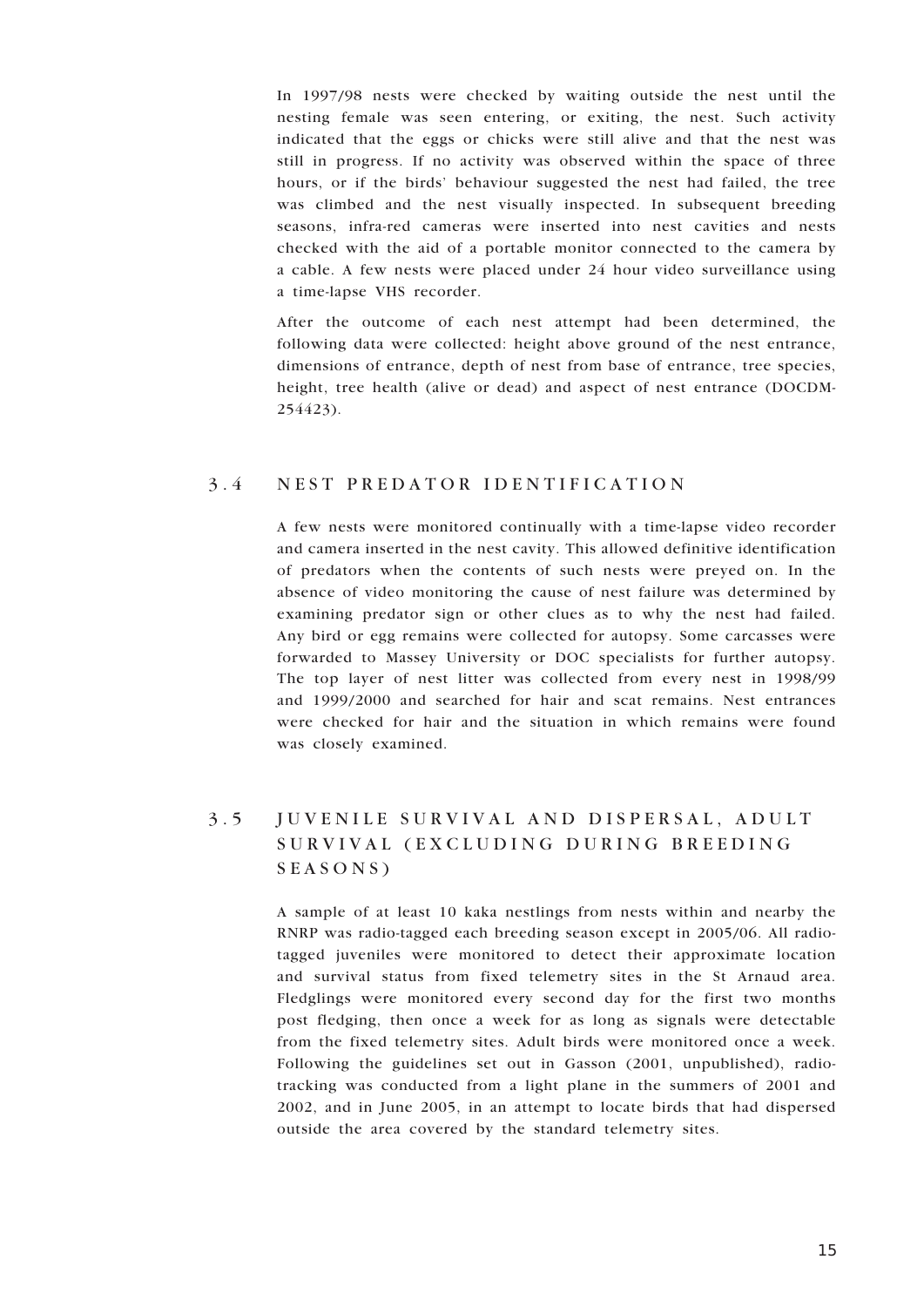All carcasses retrieved were autopsied. In some cases carcasses were sent to Massey University for further autopsy and microbiology work, and or to Landcare Research, Lincoln, for toxicological assays.

## 3.6 NEST SAMPLE SIZE AND CONTINGENCY PROTOCOL

Using data collected over the 1998/99 and 1999/2000 seasons in the RNRP and from Wilson et al. (1998), it was estimated that the outcome of 30 nesting attempts would need to be monitored to determine if predator control was effective enough to allow a viable kaka population to be maintained within the RNRP (Moorhouse 2000b, unpublished). A mortality level of two nesting female deaths was also identified as the level at which it was unlikely that predator control was providing adequate protection for nesting adult female kaka in the RNRP. If mortality reached this threshold all remaining nest sites would be protected by banding nest trees and localised trapping. Re-assessment of the predator control regime would then be undertaken before the next breeding season. This contingency protocol was intended to preserve nesting females for future breeding seasons and minimise negative publicity for this high profile project. Following the extension of mustelid control into the DPS this threshold was revised to two nesting female kaka killed in each of the two treatment areas: the DPS area of the RNRP and the St Arnaud range area of the RNRP, allowing a total loss of four birds altogether. This was to allow for the greater number of birds being monitored under the expanded regime.

## 4. Results

#### 4.1 STOAT CONTROL AND MONITORING

Stoat captures increased dramatically during the summers of 1999/00 and 2000/01, following beech mast years in the preceding autumns (Figure 4a); beech seed-fall in autumn 2000 was the highest in the Nelson Lakes National Park since records began in 1974 (Appendix 1). Without comparing actual capture totals (and ignoring the August 2001 to November 2002 period of increasing numbers of Fenn™ traps being operated), these dramatic fluctuations in peak stoat captures associated with heavy beech seed-fall events between years disappeared following the increase in the area under management in August 2001.This was despite relatively heavy beech seed-fall in 2002 and 2004 (Figures 4 a, c and d). Captures in all years displayed a summer peak, usually in January, reflecting an influx of juvenile animals dispersing from dens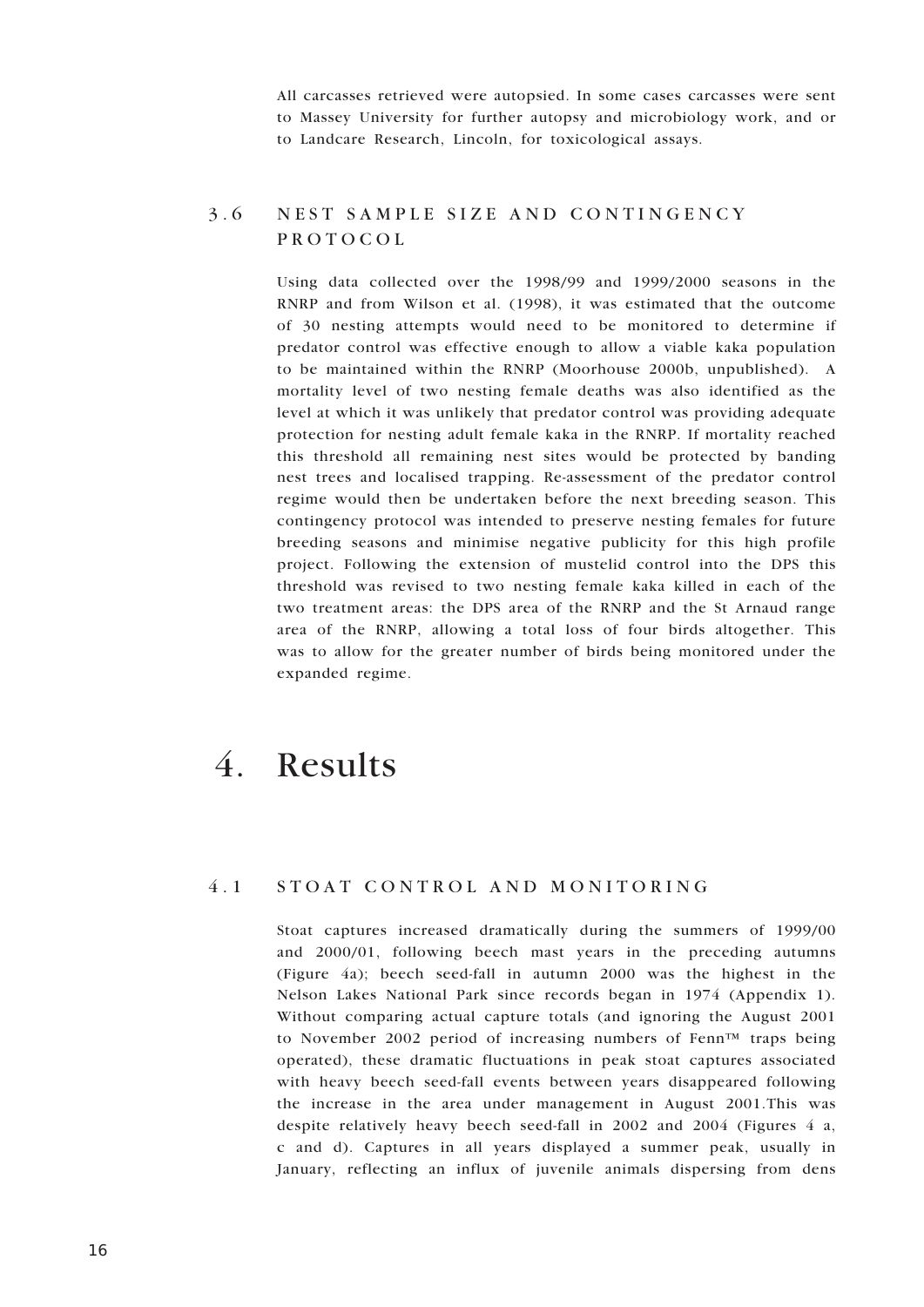(Figures 4 a, b, c and d) (King, 1983; Dilks et al. 2003). In 2001/02 and 2004/05, stoat numbers peaked in December instead of January (Figure 4 b and d). Mustelids were often undetectable in tracking tunnels, and even when detected, the mean mustelid tracking rate per line remained  $< 5\%$  (Table 1).

Figure 4. RNRP monthly total stoat captures (after Paton et al. 2004b, 2005 and 2007). Note that the total number of traps operated differed between years: 298 from November 1998 to August 2001 but 897 since December 2002. August 2001 to November 2002 data are presented separately as they coincide with a period when the number of Fenn™ traps was increasing, thus changing stoat capture potential.







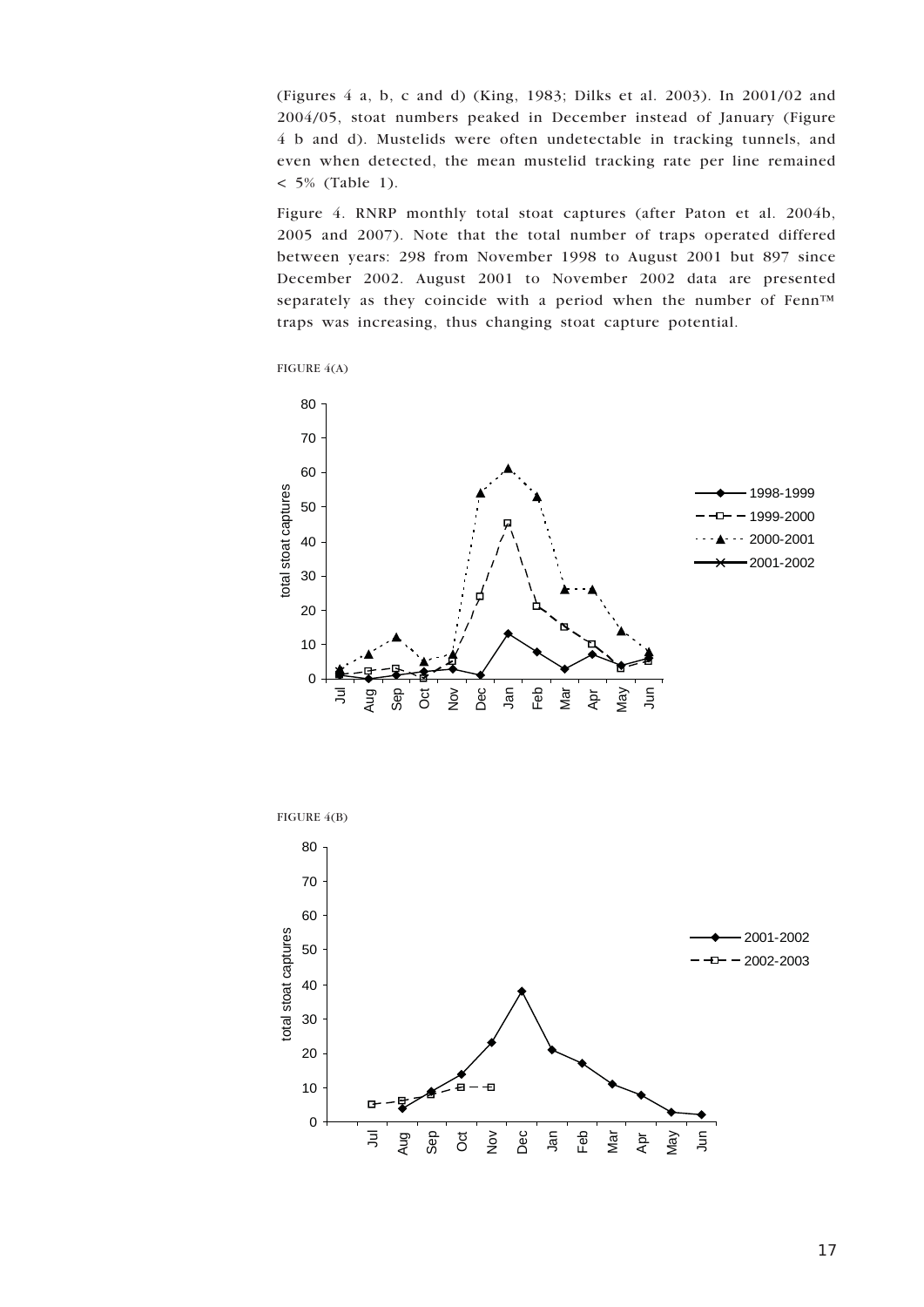

FIGURE 4(D)

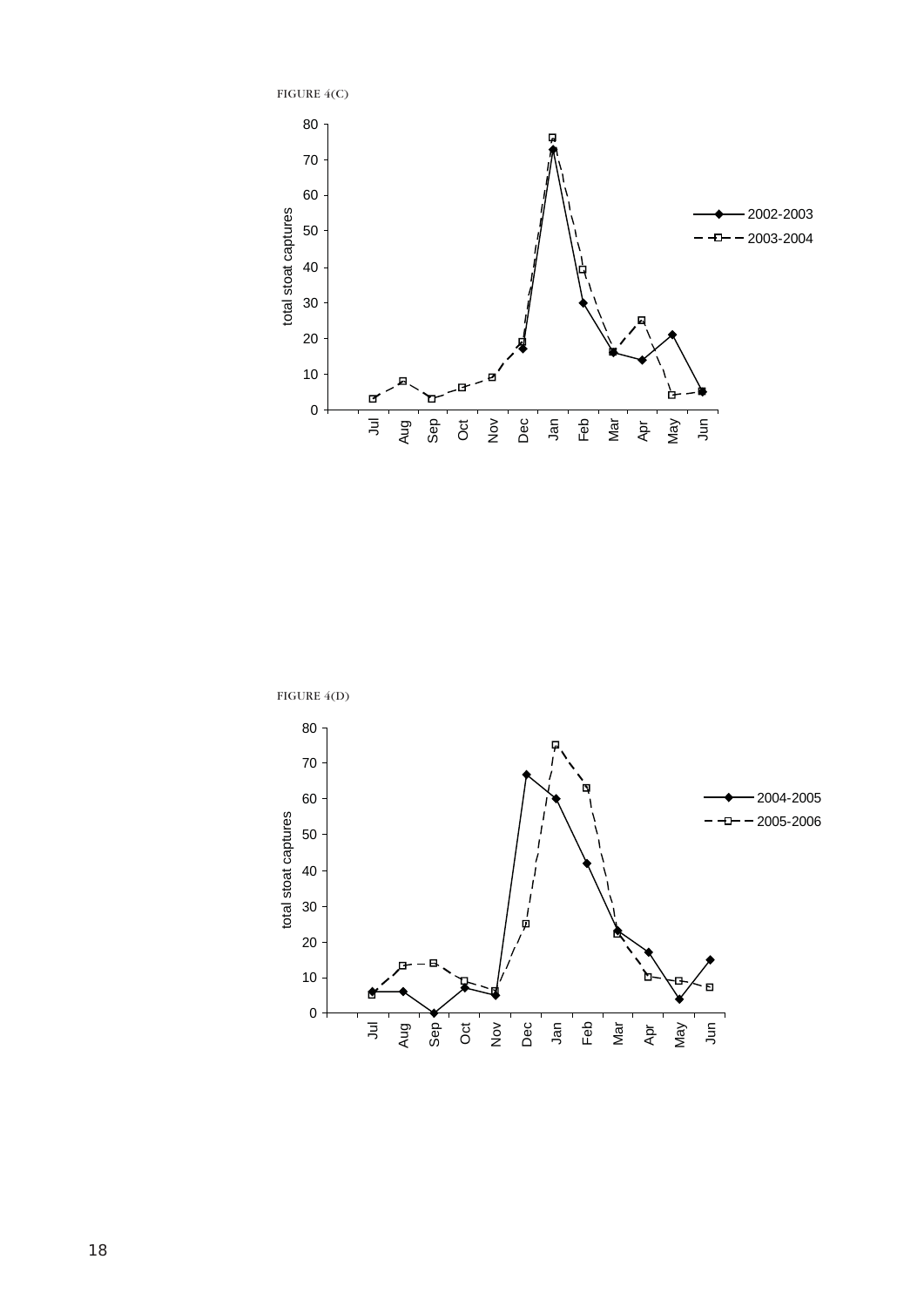| <b>SURVEY</b> | <b>RNRP</b>               |                                   | <b>ROTOROA</b>            |                                   |
|---------------|---------------------------|-----------------------------------|---------------------------|-----------------------------------|
|               | % LINES<br><b>TRACKED</b> | <b>MEAN TRACKING</b><br>RATE/LINE | % LINES<br><b>TRACKED</b> | <b>MEAN TRACKING</b><br>RATE/LINE |
| Nov 2003      | $\overline{7}$            | $\overline{4}$                    | 27                        | 17                                |
| Feb 2004      | 13                        | 3                                 | 45                        | 33                                |
| May 2004      | $\mathbf{0}$              | $\mathbf{0}$                      | No survey                 | No survey                         |
| Nov 2005      | $\theta$                  | $\mathbf{0}$                      | 82                        | 55                                |
| Feb 2006      | $\mathbf{0}$              | $\mathbf{0}$                      | 55                        | 50                                |
| May 2006      | 7                         | $\mathbf{1}$                      | No survey                 | No survey                         |

TABLE 1. MUSTELID TRACKING RESULTS, KAKA BREEDING SEASONS ONLY (AFTER PATON ET AL. 2004B AND 2005)

Mustelid tracking results show consistently higher tracking rates and a wider geographic spread of mustelid activity at Rotoroa. Prior to mustelid monitoring incidental mustelid tracks were recorded in rodent tracking tunnels. During this period mustelid tracks were seen frequently at Rotoroa but rarely in the RNRP (Matt Maitland, pers. comm.)

### 4.2 KAKA NESTING SUCCESS

From 1996-1999 a ratio of 2:1 male:female kaka were caught in the RNRP, the same sex ratio as in the Landcare Research study (Beggs & Wilson, 1991). However, in 2000-02, a ratio of 1.0:1.1 male:female kaka were caught in the RNRP and Big Bush.

Kaka bred in six of the nine years they were monitored in the RNRP (1997/98, 1998/99, 1999/00, 2001/02, 2003/04 and 2005/06) (Table 2).

TABLE 2. NESTING SUCCESS RESULTS, RNRP (AFTER BUTLER, 2003; BUTLER ET AL. 2003; PATON ET AL. 2004B AND 2007)

|                        | 1997/981 | 1998/99        | 1999/00 | 2001/02 | 2003/04 | 2005/06  | <b>TOTAL</b> |
|------------------------|----------|----------------|---------|---------|---------|----------|--------------|
| # females <sup>2</sup> | 4        | $\overline{4}$ | 4       | 4       |         | $\Omega$ | 14           |
| $#$ nests              | 4        | $\overline{4}$ | 6       | 5       | 9       | 11       | 35           |
| # successful nests     | 4        | 3              | 5       | 2       | 6       | 6        | 22           |
| # chicks fledged       | 10       | 9              | 14      | 3       | 18      | 16       | 70           |

 $<sup>1</sup>$  Data not included in nesting success statistics because of aluminium banding of nest</sup> trees.

<sup>2</sup> The same females were sometimes monitored over several breeding seasons.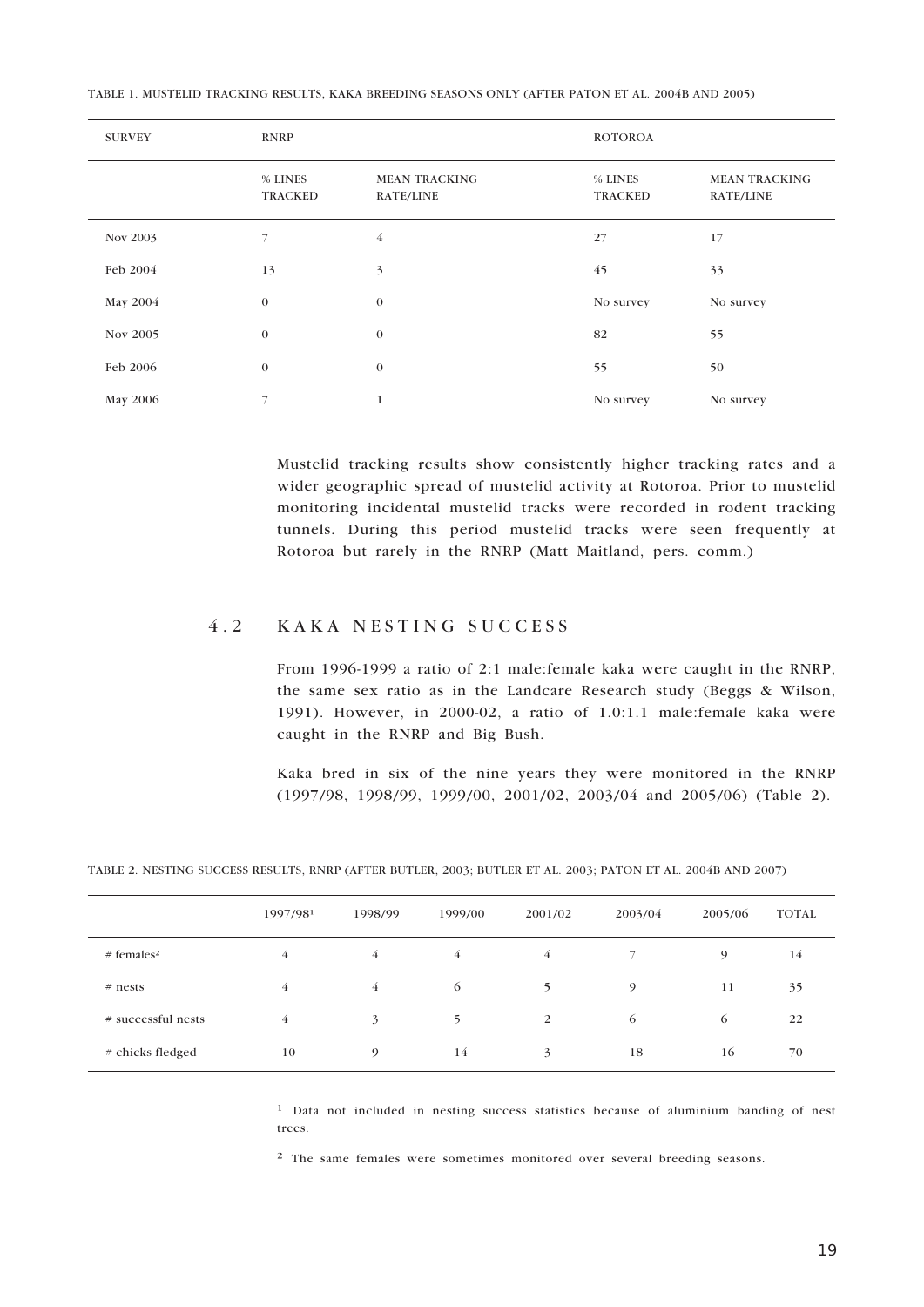Kaka breeding at non-treatment sites was monitored from 1985-1996 in the DPS by Landcare Research, and from 1998-2000 at Rotoroa and 2001/02 in the DPS by the DOC Science and Research Division (Table 3).

|  |  | TABLE 3. NESTING SUCCESS RESULTS, NON-TREATMENT (AFTER BUTLER, 2003; BUTLER ET AL. 2003) |  |  |  |  |
|--|--|------------------------------------------------------------------------------------------|--|--|--|--|

|                    | <b>DPS</b><br>1985-961 | <b>ROTOROA</b><br>1998/99-1999/00 | <b>DPS</b><br>2001/02 | <b>TOTAL</b> |
|--------------------|------------------------|-----------------------------------|-----------------------|--------------|
| # females          |                        | 5                                 | 7 <sup>2</sup>        | 19           |
| $#$ nests          | 19                     | 11                                | 8                     | 38           |
| # successful nests |                        |                                   | $\mathbf{0}$          | 2            |
| # chicks fledged   | 2                      | 4                                 | $\mathbf{0}$          | $\circ$      |

 $<sup>1</sup>$  Data set (first published in Butler, 2003) differs from that published in Wilson (et al.</sup> 1998) because, at Dr. Beggs's suggestion, nest trees banded with aluminium (which included one of the two successful nests) have been removed, and a failed nesting attempt recorded in the RNRP in 1996 has been included.

² Data excludes two females whose nest trees were banded with aluminium to further protect them from stoats.

Nesting failures were recorded and grouped according to the phase of nesting in which the nest failed (Table 4). Nesting success was 63% in the RNRP and 5% at all non-treatment sites.

|                                      | <b>BIG BUSH</b><br>1985-96 | <b>BIG BUSH</b><br>2001/02 | <b>RNRP</b><br>1998/99-1999/00 | <b>RNRP</b><br>2001/02-2005/06 | <b>ROTOROA</b><br>1998/99-1999/00 |
|--------------------------------------|----------------------------|----------------------------|--------------------------------|--------------------------------|-----------------------------------|
| # adult females killed<br>on nest    | 5(7)                       | $7(7)^1$                   | 0(5)                           | 3(13)                          | $(4(5)^2)$                        |
| # nests failed in<br>incubation      | 12                         | $\mathbf{0}$               |                                | 3                              | 5                                 |
| # nests failed in nestling<br>period |                            | 1                          |                                | 5                              |                                   |

TABLE 4. NESTING FAILURES (NUMBER IN BRACKETS DENOTES TOTAL NUMBER OF NESTING ADULT FEMALES MONITORED) (AFTER BUTLER, 2003; BUTLER ET AL. 2003; PATON ET AL. 2004B AND IN PRESS)

> <sup>1</sup> Two birds were killed during their second nesting attempt. Data exclude nest trees banded with aluminium.

> ² Data differs from that published in Butler (2003) because previously missing data became available during the writing of this report.

> One of the four adult female kaka translocated to the RNRP from Codfish island nested within the RNRP, the others dispersed beyond the range of standard telemetry monitoring sites. The female reintroduced from The Isaac Trust nested in the Duckpond stream area.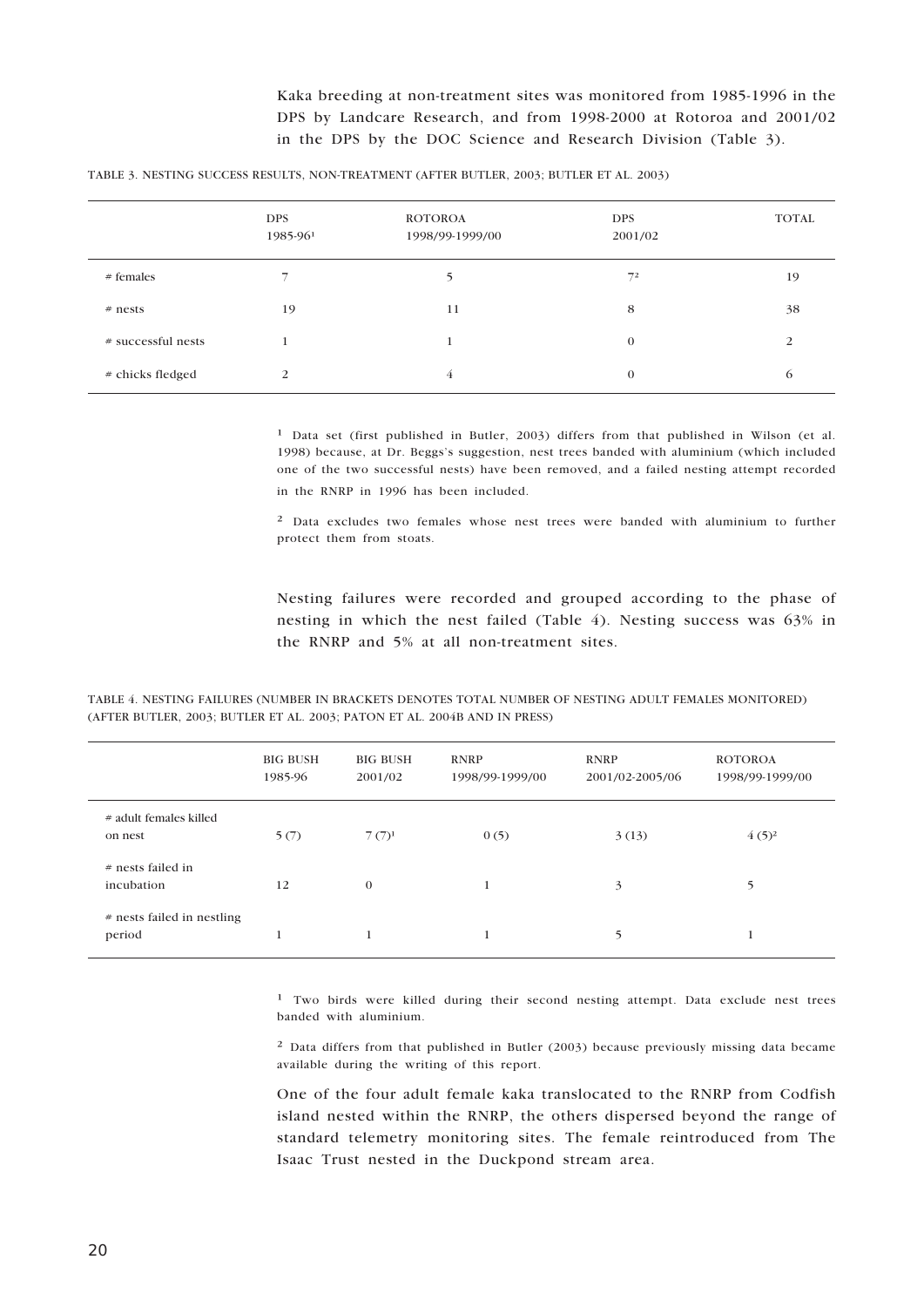Twenty-one percent of adult females were killed on the nest by predators in the RNRP, compared with 84% at all non-treatment sites combined.

#### 4.3 NEST SURVIVAL ANALYSIS

Nest survival was calculated using a daily survivorship technique implemented in Program MARK (White & Burnham 1999, Dinsmore et al. 2002). These methods involve logistic-regression modelling using maximum likelihood methods to estimate deviance. The effects of covariates of nest survival, such as mustelid control, are assessed by comparing different logistic-regression models using Akaike's Information Criterion (AIC) (Burnham & Anderson 2002). AIC is a measure of how well each model is supported by the data. Models with a lower AIC are better than models with a higher AIC. Models with AIC differences of less than two are thought of as being similarly supported.

#### 4.3.1 Nest survival analysis: stage 1

We compared a model that distinguished the two phases of mustelid control (the more intensive, pre-August 2001, 825ha control programme versus the post-August 2001, extensive 5000ha control programme) (model 'A') with one that assumed that both phases of mustelid control were equivalent (model 'B') and one assuming no effect of mustelid control (model 'C') (Table 5).

TABLE 5. AIC VALUES FOR RNRP DATA (A)

| <b>MODEL</b> | <b>AICC</b> | DELTA AICC   | AICC WEIGHTS | MODEL LIKELIHOOD | NUM. PAR | <b>DEVIANCE</b> |
|--------------|-------------|--------------|--------------|------------------|----------|-----------------|
| Model A      | 249.5194    | $\mathbf{0}$ | 0.58647      |                  | 3        | 243.50921       |
| Model B      | 250.2182    | 0.6988       | 0.41353      | 0.7051           | 2        | 246.21315       |
| Model C      | 288.7733    | 39.2539      | $\theta$     | $\mathbf{0}$     |          | 286.77158       |

Model A, which distinguished 'intensive' mustelid control from 'extensive' mustelid trapping received the most support (Table 5). Under this model, nest survival under intensive mustelid control is estimated at 78% (95% Confidence Interval =  $38\%$  -  $94\%$ ) versus  $47\%$  ( $95\%$  CI =  $26\%$  -  $66\%$ ) under the extensive trapping regime. However, model B, which considered both types of mustelid control as the same was a reasonably strong competitor. Under this model, nest survival is estimated to be 57% with mustelid control (95% CI =  $38\%$  - 72%).

Nest survival without mustelid control is estimated to be virtually zero; 0.0016% (95% CI =  $\langle 0.02\% \rangle$ ).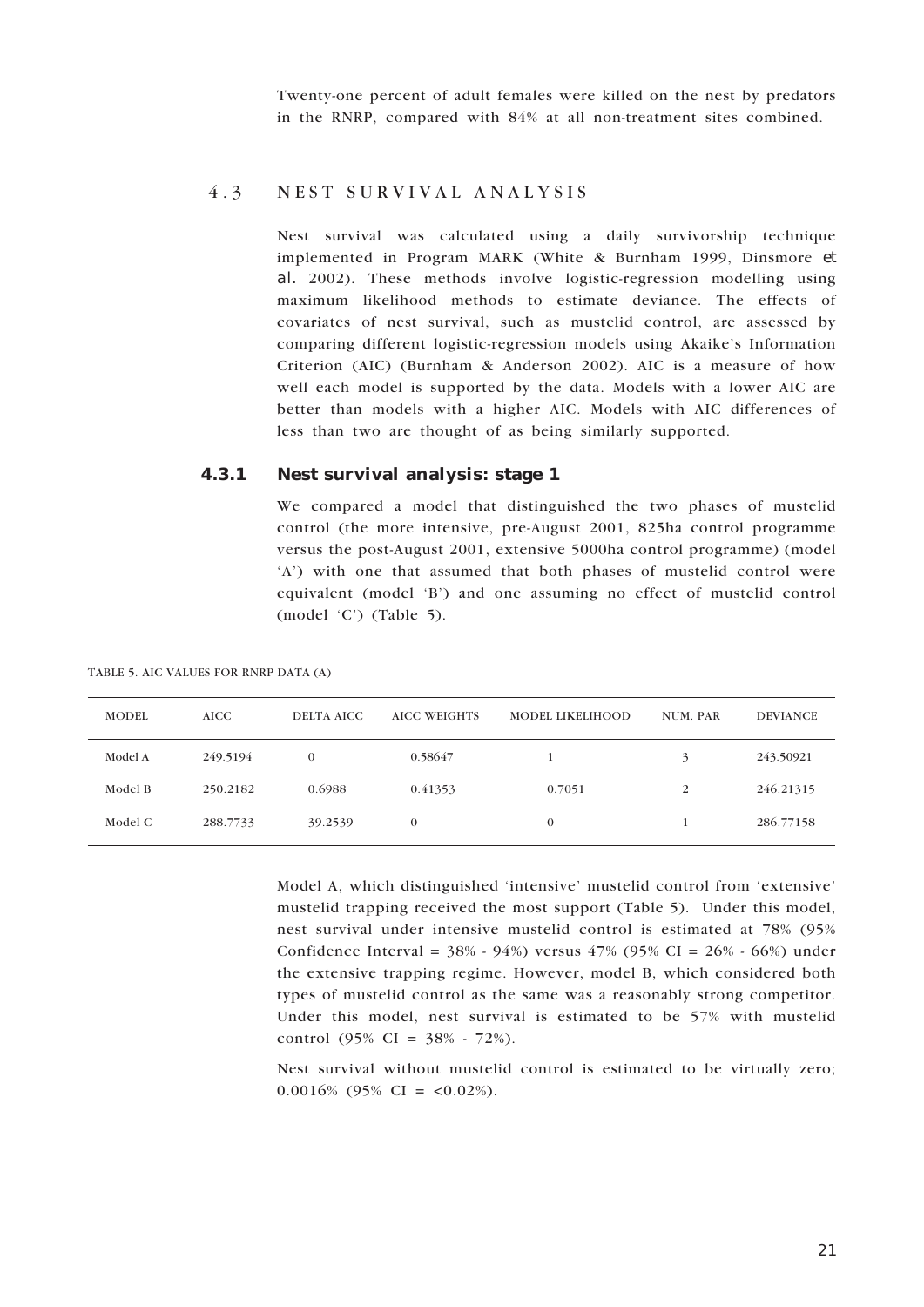#### 4.3.2 Nest survival analysis: stage 2

A second stage of nest survival analysis used only the data that was obtained during the extensive trapping phase of the RNRP programme, the objective being to gain some insight into ways to optimise this.

Within this reduced data set, we explored four questions, as follows:

- 1. Was nest survival in different breeding seasons (2001/02, 2003/04 and 2005/06) significantly different?
- 2. Is the risk of nesting failure related to nest age (i.e. do nests containing large nestlings tend to fail more, or less, than nests at the egg or young chick stage)?
- 3. Does the prevailing mustelid density at the time of a nesting attempt influence its survival chances? To do this, we partitioned each nest into monthly segments, and used the total number of stoats captured in the trap network during the month as a covariate.
- 4. Does nest survival increase with proximity to a mustelid trap?

Table 6 shows how these models compared.

| <b>MODEL</b>              | <b>AICC</b> | <b>DELTA AICC</b> | <b>AICC WEIGHTS</b> | <b>MODEL LIKELIHOOD</b> | NUM. PAR | <b>DEVIANCE</b> |
|---------------------------|-------------|-------------------|---------------------|-------------------------|----------|-----------------|
| Curvilinear<br>age trend  | 106.0613    | $\mathbf{0}$      | 0.93463             | $\mathbf{1}$            | 3        | 100.04366       |
| Linear age<br>trend       | 111.3963    | 5.335             | 0.06489             | 0.0694                  | 2        | 107.3875        |
| Constant<br>survival      | 122.6065    | 16.5452           | 0.00024             | 0.0003                  | 1        | 120.60358       |
| Trap distance             | 124.5326    | 18.4713           | 0.00009             | 0.0001                  | 2        | 120.52373       |
| Stoat captures            | 124.5802    | 18.5189           | 0.00009             | 0.0001                  | 2        | 120.57135       |
| <b>Breeding</b><br>season | 125.3371    | 19.2758           | 0.00006             | 0.0001                  | 3        | 119.31946       |

TABLE 6. AIC VALUES FOR RNRP DATA (B).

There is no evidence that nest survival differed significantly between breeding seasons during this phase of the RNRP programme. There was no significant relationship between proximity to a mustelid trap or stoat capture rate and nest survival.

Nest age, however, had a very strong effect on nest survival. Within our data set, nests tended to fail either very early, or very late, with a long period of relative safety during the middle stages of development (Figure 5).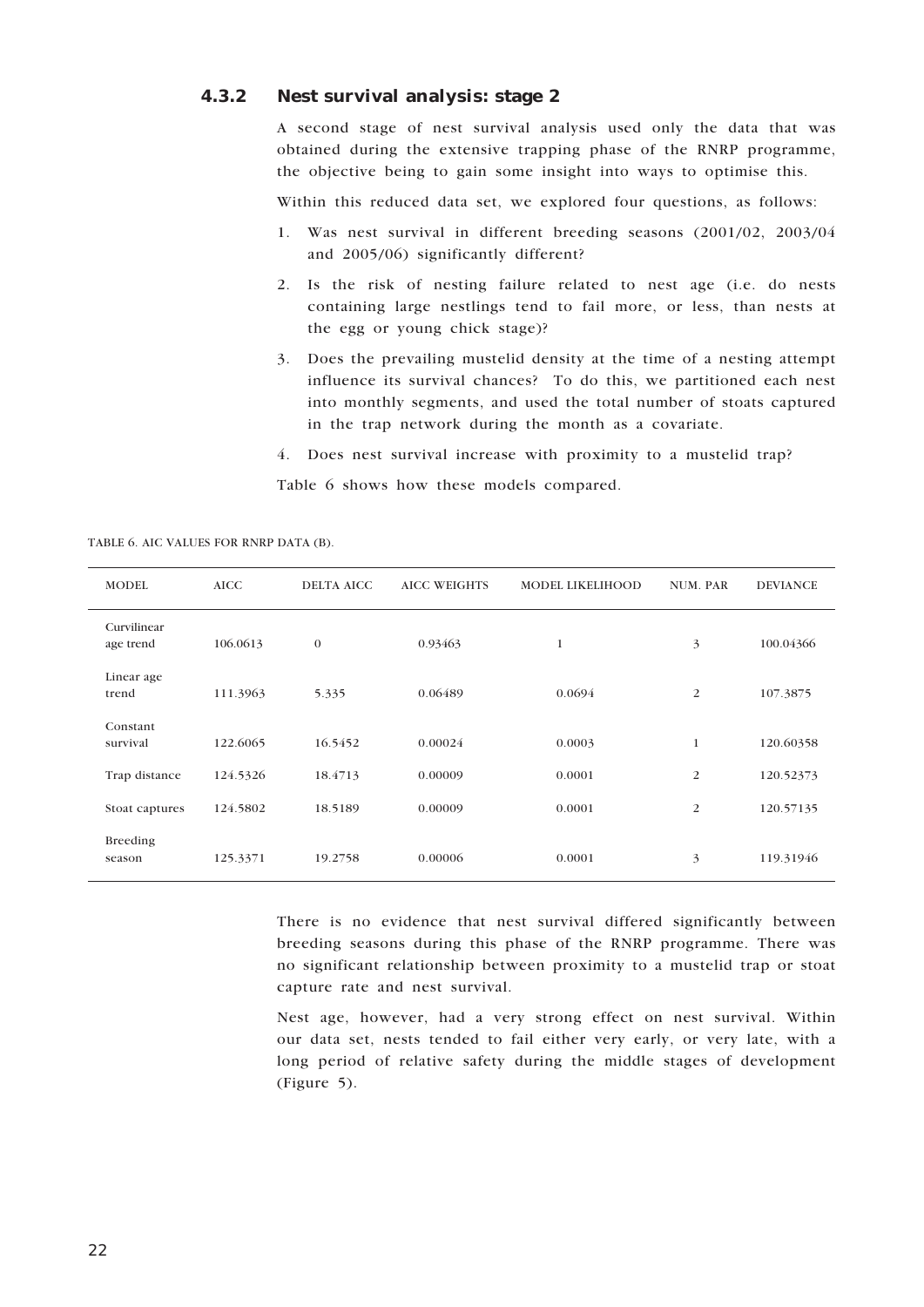FIGURE 5. NEST AGE EFFECT ON NEST SURVIVAL



### 4.4 NEST PREDATOR IDENTIFICATION

Wilson (et al. 1998) identified stoats as the main predator of kaka nestlings and, most importantly, breeding females in Big Bush 1985-96. In the RNRP and at Rotoroa, identification of predators was achieved mainly through a 'best guess' process, with the situation in which remains were found contributing most clues as to the species of predator (appendix 2) . However, in some cases the measurement between canine puncture marks fell within the stoat size range (Ratz et al. 1999) and in others video footage definitively identified the species of predator responsible. Most nests failed because eggs or chicks were preyed on by stoats (Table 7).

TABLE 7. PROBABLE CAUSE OF NEST FAILURE

| BIG BUSH 2001/02                  |                                          |
|-----------------------------------|------------------------------------------|
| # adult females killed on nest    | 6 stoat 1 unknown (stoat suspected)      |
| # nests failed in nestling period | 1 nest of 2 chicks died from hypothermia |
| RNRP 1998/99 - 1999/00            |                                          |
| # nests failed in incubation      | 1 unidentified predator                  |
| # nests failed in nestling period | 1 stoat                                  |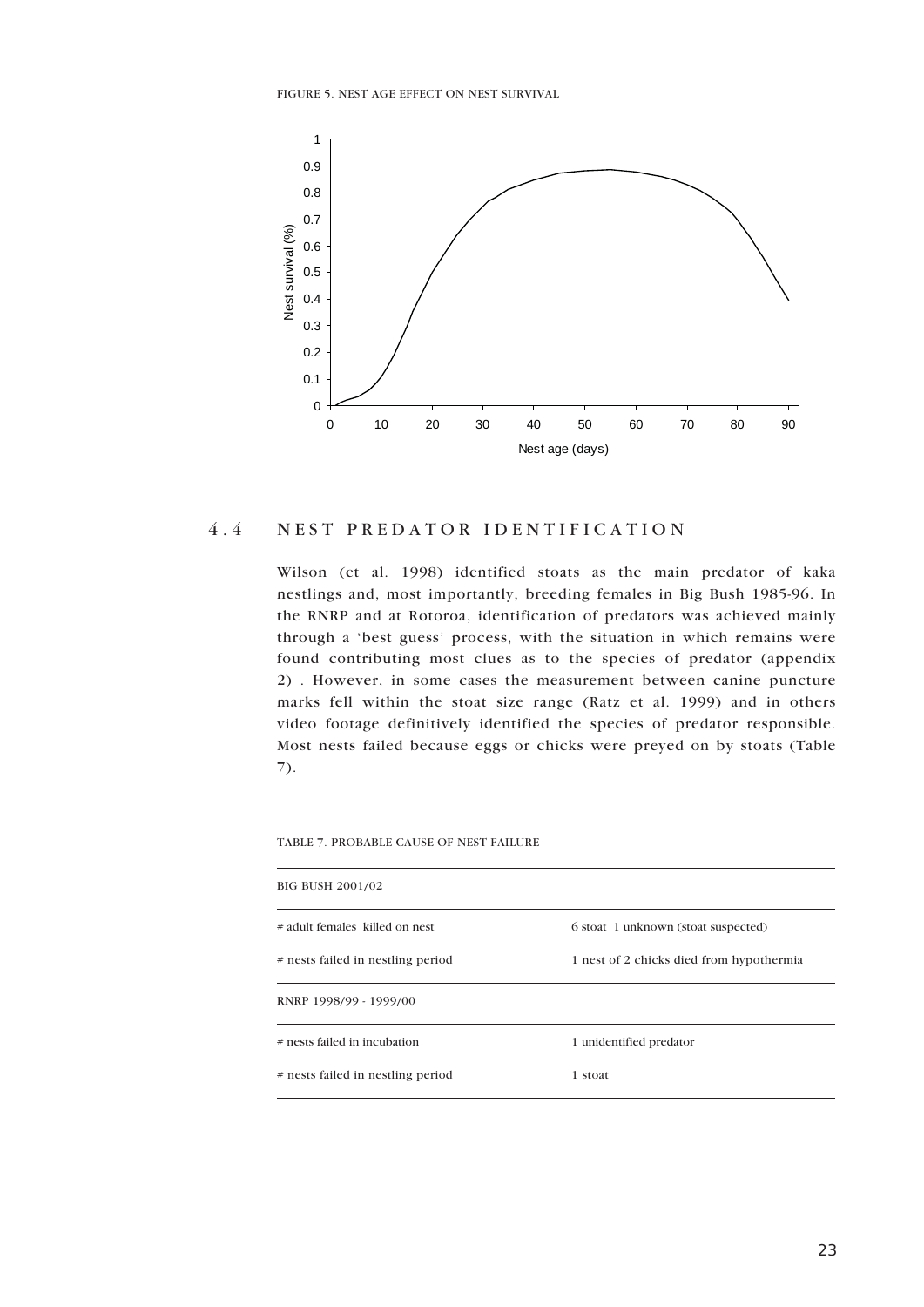| RNRP 2001/02 - 2005/06                      |                              |
|---------------------------------------------|------------------------------|
| # adult females killed on nest <sup>1</sup> | 2 stoat, 1 possum            |
| # nests failed in incubation                | 1 possum, 2 unknown          |
| # nests failed in nestling period           | 3 stoat, 1 possum, 1 unknown |

 $1$  The banding protocol contingency was not implemented in 2005/06 because the project only suffered a 'partial loss' (Paton et al. in press) and because it failed to provide adequate protection in 2001/02. Also, since 2005/06 was expected to be the last year of monitoring it was decided not to intervene so as to observe true nesting success (Maitland, pers. comm.).

| ROTOROA 1998/99 - 1999/00         |                    |  |  |  |  |
|-----------------------------------|--------------------|--|--|--|--|
| # adult females killed on nest    | 2 stoat, 2 possum  |  |  |  |  |
| # nests failed in incubation      | 5 unknown predator |  |  |  |  |
| # nests failed in nestling period | 1 stoat            |  |  |  |  |

## 4.5 JUVENILE SURVIVAL AND DISPERSAL, ADULT SURVIVAL (EXCLUDING DURING BREEDING SEASONS)

Post-fledging survival (Table 8) and dispersal was monitored for 42 radiotagged fledglings from nests inside the RNRP, including trees banded with aluminium in 1997/98 and in the DPS area of the RNRP in 2001/02.

|                | SURVIVAL TO 1 YR<br>POST FLEDGING | DIED WITHIN 3 MONTHS<br><b>POST FLEDGING</b>   | UNKNOWN (TRANSMITTER<br><b>FAILED OR DISPERSED BEYOND</b><br><b>MONITORING RANGE)</b> |
|----------------|-----------------------------------|------------------------------------------------|---------------------------------------------------------------------------------------|
| Number         | 23 (55%)                          | 11(26%)                                        | 8 (19%)                                                                               |
| Cause of death | $\overline{\phantom{a}}$          | $2$ cached <sup>1</sup>                        |                                                                                       |
|                |                                   | 7 unknown but predator implicated <sup>2</sup> |                                                                                       |
|                |                                   | 2 non-predator related causes <sup>3</sup>     |                                                                                       |

TABLE 8. SURVIVAL (TO ONE YEAR) OF FLEDGLINGS FLEDGED WITHIN THE RNRP (INCLUDES TREES BANDED WITH ALUMINIUM IN 1997/98 AND THE DPS AREA OF THE RNRP 2001/02).

> <sup>1</sup> Two fledglings killed by predators at 16 (cached) and 18 (unidentified predator) months post fledging.

> <sup>2</sup> One of these fledglings was found dead the same day it fledged and 0.01µg/g of brodifacoum was detected in its liver.

> ³ One chick fledged in early 2000 had 0.09μg/g of brodifacoum detected in its liver, with associated haemorrhage of liver and lungs and blood stained fluid over half the length of the small intestine (Maurice Alley, pers. comm.). One chick fledged in May 2004 died of starvation two weeks post-fledging (Maurice Alley, pers. comm.).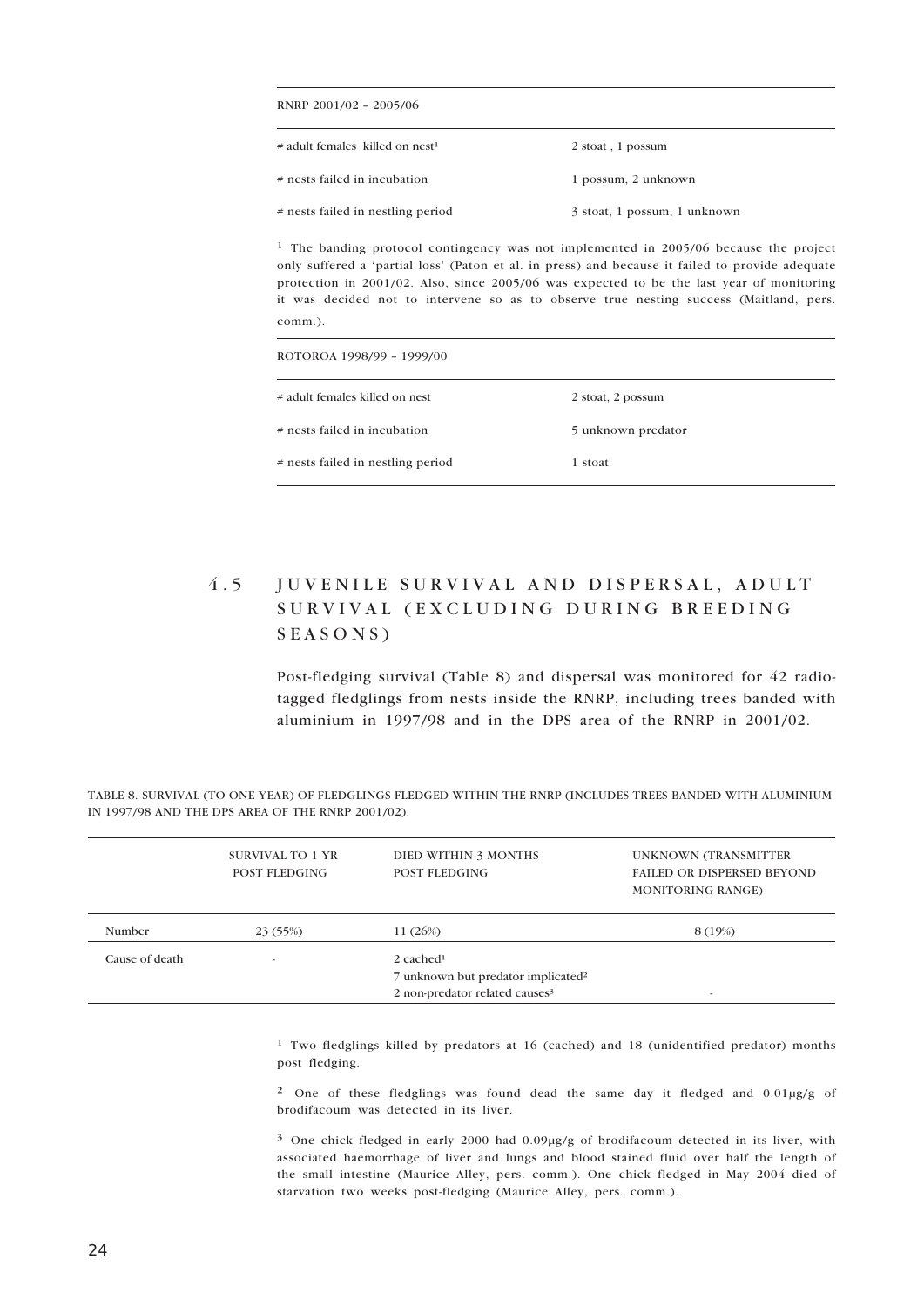Five female chicks fledged in the RNRP survived to breed within it; one bred at just two years of age, but most did not breed until they were three-four years old. Of these, three were killed by stoats during their first nesting attempt.

Survival data on all chicks fledged within the RNRP, and the locations of all detectable transmitters on chicks fledged within and outside the RNRP were used to develop a model to predict the area of predator control required to protect a self-sustaining kaka population in Nelson Lakes National Park.

One non-nesting adult female died inside the RNRP, in May 2006 (unknown predator). Three non-nesting adult females died outside the RNRP, one in May 1999 and one in July 2004 (stoat kills) and one in February 2006 (unknown non-predator related cause). These data contributed to the model mentioned above.

## 4 6 NEST SAMPLE SIZE AND CONTINGENCY PROTOCOL

2001/02 was the only breeding season in which the individual nest protection protocol was instigated, and then only in the DPS area of the RNRP. Although this area was considered a non-treatment site during the 2001/02 breeding season we decided to instigate the contingency protocol in this season to try and protect remaining adult females so that they might survive to breed in the DPS in the future. Two of the nine radio-tagged adult females that nested in the DPS area of the RNRP were killed in their nests by stoats in early November. From then on, all radio-tagged adult females were monitored twice daily to ascertain if they were nesting or not. Birds within the DPS area of the RNRP were visually checked on the day nesting was detected, and if so, nest trees were banded with aluminium below the nest entrance. Only two of the seven surviving radio-tagged adult females resident in the DPS area of the RNRP were still alive when their nests were located. These nests were later banded above the nest entrance. In one case, a female bird was confirmed alive in the morning but was killed by a stoat later that day. The two radio-tagged adult females resident in Big Bush outside the trapped area both survived their first nesting attempts, the nest-tree of one of these was banded with aluminium below the nest entrance until prolonged brooding of nestlings had finished. Both these birds re-nested outside the RNRP area and were subsequently killed in their nests by stoats.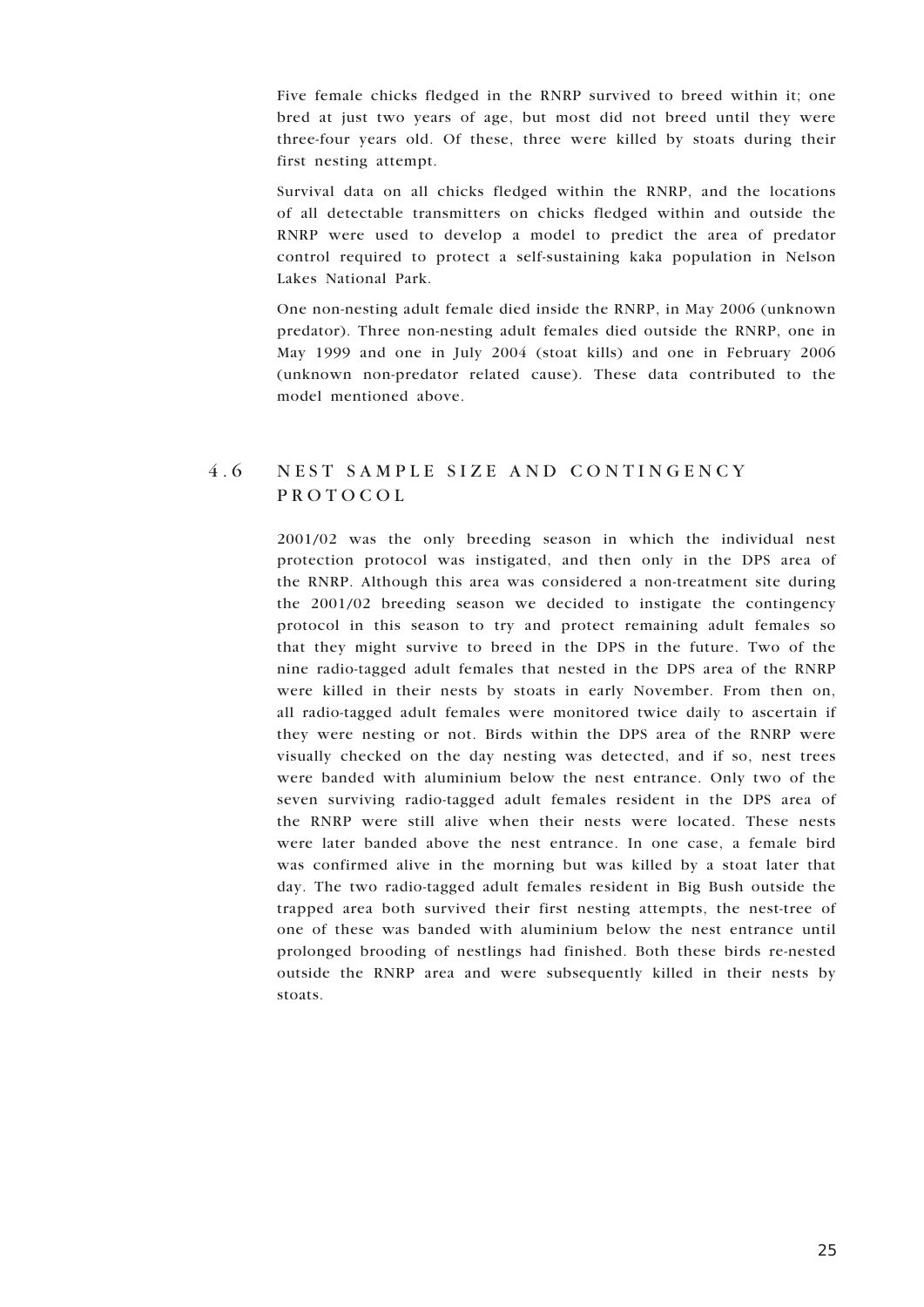4.7 DEVELOPMENT OF A MODEL TO ESTIMATE THE RATE OF POPULATION RECOVERY AND THE AREA REQUIRED TO SUSTAIN A SELF-SUSTAINING KAKA POPULATION

> We constructed a simple stage-structured Leslie matrix and inserted productivity (female chicks per adult female per year) and survival (survival to one year, survival to two years and adult female survival) estimates. The matrix assumes that all female kaka are able to breed at three years of age, but not at one or two. The population growth rate (lambda) was taken to be the dominant eigenvalue of the matrix. To estimate an error distribution for the estimate of lambda we ran 10,000 monte-carlo simulations where productivity and survival parameters were randomly selected from appropriate beta distributions and lambdas estimated for each set of parameters.

> The median population growth rate for all the simulations was 1.190425, with 95% of all simulations falling between 1.048687 and 1.308953. 99.55% percent of the simulations had growth rates >1 indicating that populations were increasing.

> In addition we developed a slightly more complex model that incorporated an estimate of the probability that young kaka would migrate out of the mainland island. This estimate was based on the distance that 12 young kaka moved before they became sedentary. For the purposes of this model it was assumed that the mainland island was circular, that kaka migrated in random directions, and that those kaka that moved out of the mainland island made no further contribution to the population. The results of this model are shown in Figure 6. A mainland island of only 800 ha has only a 40% chance of allowing a kaka population to increase. Increasing the area under management to 1000 ha increases the chance of a kaka population growing to 50%, but it is not until the area under management exceeds c. 2000ha that we can be more than 80% confident that the population will increase.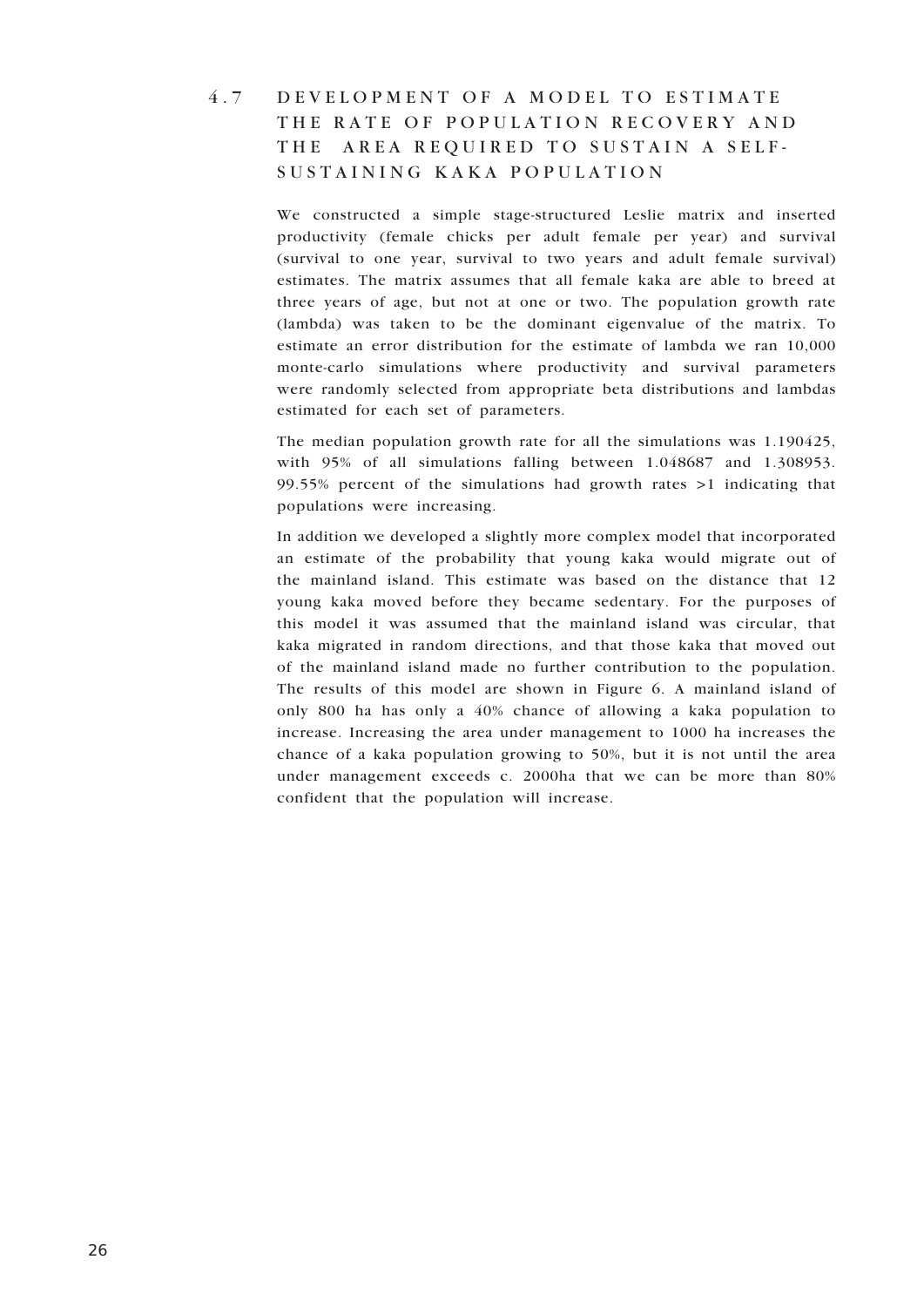FIGURE 6. PROBABILITY OF KAKA POPULATION INCREASING VERSUS AREA OF HYPOTHETICAL CIRCULAR MAINLAND ISLAND (HA).



We can thus be reasonably confident that the current predator-controlled area is large enough to support the recovery of a self-sustaining kaka population.

## 5. Discussion

Population modelling indicates that predator control in the RNRP can reverse the decline of the resident kaka population, and that the area under predator control is large enough to allow this population to increase.

#### 5 . 1 M O D E L L I N G

The nest age effect (Figure 5) shows that nests were much more likely to fail at an early, or a late, stage of development. Virtually all nest failures were due to stoats killing the adult female and/or nestlings. Why nests should be vulnerable in the early stages of development is unknown, perhaps this result was due to some nests, by chance, being situated near, or within, the core foraging range of individual stoats. The fact that nesting success models incorporating distance to nearest trap and monthly stoat indices were relatively unsupported by the data suggests that the location of traps did not affect the distribution of stoats. Stoats are highly mobile (King, 2005): some individuals miss traps by chance, or are trap shy, and were as likely to have reached the centre of the RNRP as to remain near the perimeter. Some of these stoats will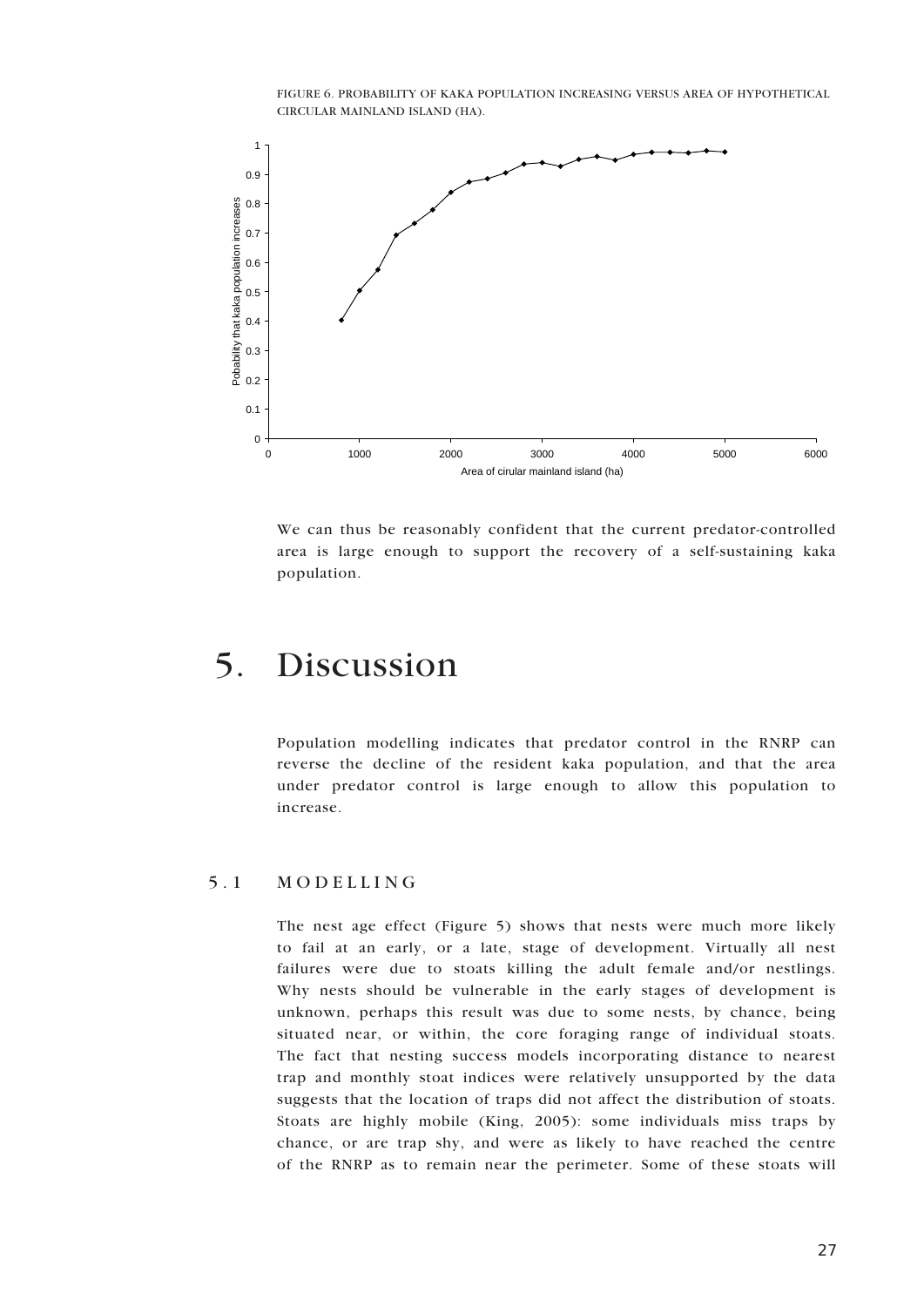encounter kaka nests. It is possible that nests became more vulnerable late in development as nestlings became bigger, noisier and smellier and therefore more easily detected by stoats.

#### 5.2 NESTING ADULT FEMALE SURVIVAL

Population modelling suggests that predation of adult females is the most damaging kind of mortality for kaka populations (Moorhouse et al. 2003). As in other studies (Moorhouse et al. 2003) predator control in the RNRP has significantly reduced the incidence of adult female mortality, compared to unmanaged sites.

#### 5.3 MUSTELID TRACKING RATES

It is notable that the 2005/06 breeding season was the only season in which nesting adult females were killed by stoats in a treatment area. This occurred despite the fact that mustelids were undetected by tracking tunnels in the RNRP for most of this season. Since the traditional timing of mustelid tracking monitoring misses the January peak in mustelid numbers, tracking in January is recommended (Craig Gillies, pers. comm.). Overall, our results support those of Greene et al. (2004) who found that maintaining a <5% mustelid tracking index was beneficial to kaka populations.

## 5 . 4 R E L A T I V E I M P O R T A N C E O F D I F F E R E N T PREDATOR SPECIES

As in other studies (Wilson et al. 1998; Moorhouse et al. 2003), stoats were the most important predator of nesting adult females and nestlings. Wilson (et al. 1998) predicted that stoats would cause the extinction of kaka on mainland New Zealand unless managed. The traditional beech-mast model of stoat population dynamics suggests that most kaka breeding in beech forest occurs in beech-mast years when stoat numbers are low (Wilson et al. 1998). However, despite very low beech seedfall in autumn, stoat captures were relatively high in the Nelson Lakes area in the spring of 2001, and during the 2001/02 breeding season all monitored adult female kaka that nested in non-banded trees in the DPS area of the RNRP were preyed on: stoats were implicated in all cases. It is likely that the relatively high stoat abundance observed in 2001/02 was a residual effect of the major stoat irruption recorded the previous year, which was the highest stoat capture year on record (Butler, 2003). The heavy beech seed-falls believed to have precipitated the 2001/02 stoat irruption were also followed by predator irruptions that caused the extinction of mohua (Mohoua ochrocephala) at Mt Stokes (Gaze, 2001) and Eglinton (O'Donnell et al. 2002), significant mohua declines in the Hurunui, Hawdon, Dart and Rowallan (O'Donnell et al. 2002) and serious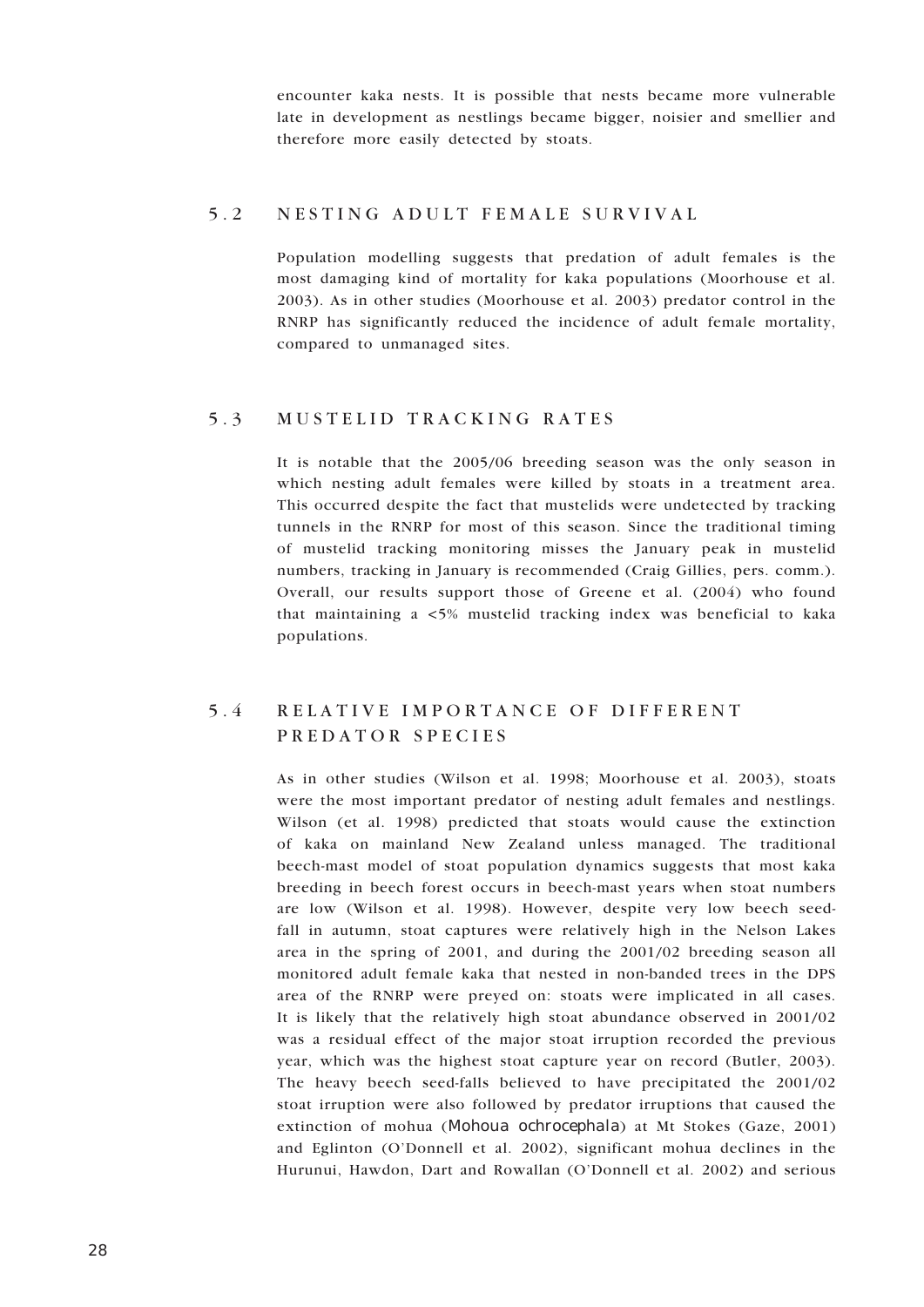decline of orange fronted parakeet (Cyanoramphus malherbi) in the South Branch of the Hurunui (Grant & Kearvell, 2001).

Possums were the only other identifiable predator of nesting adult females and nestlings. The sample size is too small to gauge the significance of their impact on kaka populations but this could be significant (Greene et al. 2004). There was no evidence to suggest that ship rats, ferrets or weasels had any impact on kaka nesting success.

## 5 . 5 T R E E B A N D I N G A S A M E A N S O F P R E D A T O R CONTROL

The outcome of the 2001/02 breeding season in the DPS area of the RNRP indicates that tree-banding is not an effective means of protecting nesting kaka. It may have some value when used in conjunction with other predator control to protect a small population of local importance.

## 5 . 6 I N T E N S I V E V E R S U S E X T E N S I V E M U S T E L I D CONTROL REGIMES

Two different mustelid control regimes were in place over the years that kaka were monitored in the RNRP:

- 1. An intensive trapping network (twice as many traps/ha were operated during the 1998/99 and 1999/2000 kaka breeding seasons compared to post-August 2001) combined with a bait station operation (brodifacoum; Talon 20WP™) for possums.
- 2. A less intensive, but more extensive (6.25 times larger), trapping only regime from August 2001 to June 2006.

While sample sizes for the two different mustelid control regimes are very small, kaka nesting success during the intensive mustelid control regime was estimated to have been higher, (78%, no nesting adult females killed) than during the extensive regime (47%, three nesting adult females killed, two of these by stoats and one by a possum). However, modelling suggests that, because of the smaller area under management, the intensive regime had only a 40% chance of increasing the kaka population, compared to an 80% chance for the extensive regime. The key difference between the two regimes is greater juvenile recruitment within the boundaries of the extensive regime.

It is impossible to quantify how much impact secondary poisoning had on stoat numbers. Twenty-seven percent of stoats caught while brodifacoum was in use were tested for brodifacoum residues. Of these, 71% were found to have detectable residues of this toxin (Spurr et al. 2005). Secondary poisoning by brodifacoum is known to have killed some, or all, radiotagged stoats in several New Zealand studies (eg. Alterio, 1996 (coastal grasslands); Alterio & Brown, 1997; Brown et al. 1998; (Nothofagus forest); Alterio & Moller, 2000 (Podocarp forest)). Brodifacoum residues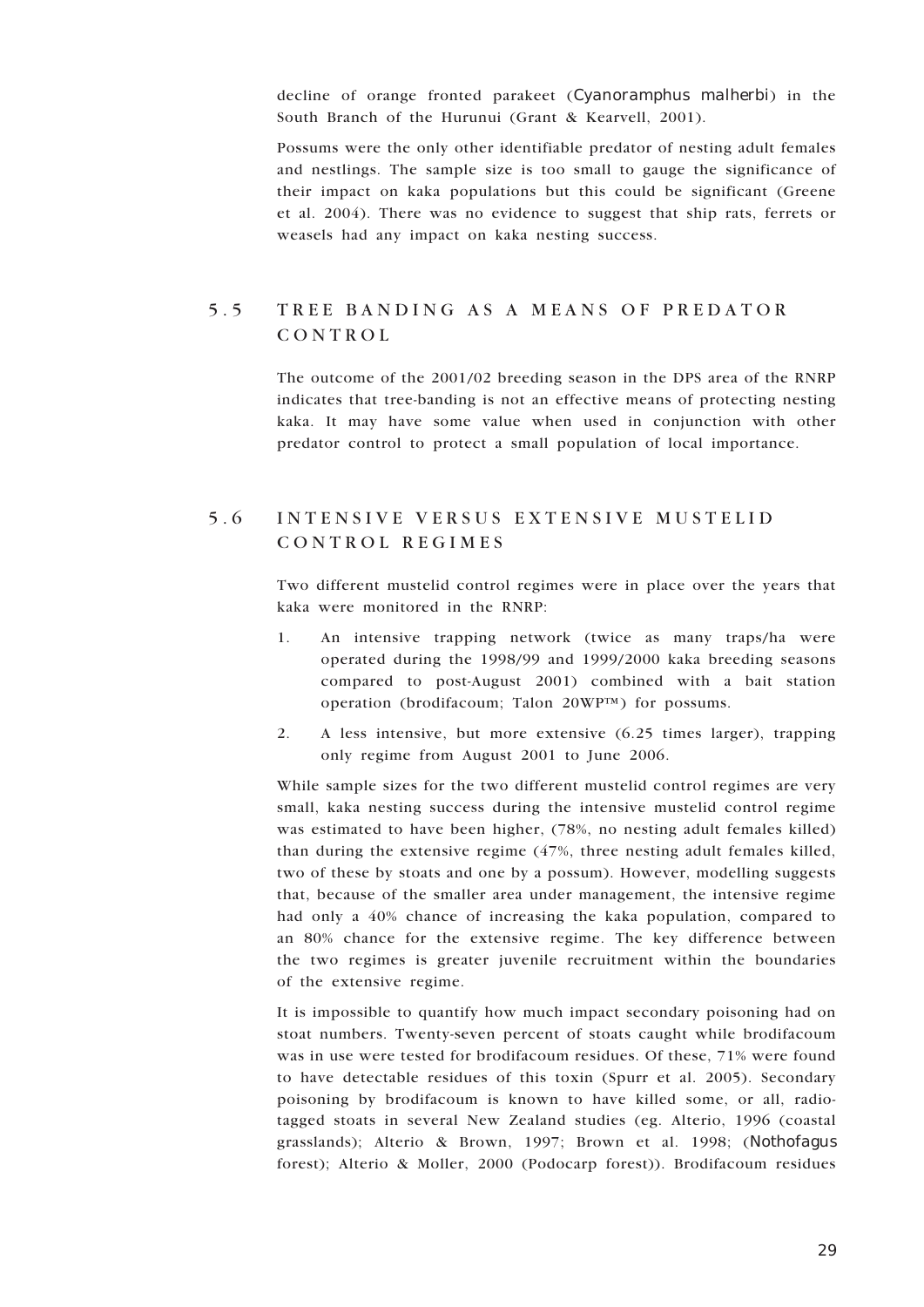detected in RNRP stoat livers ranged from  $0.0 - 0.74\mu g/g$  (Spurr et al. 2005), within the range of residues detected by Brown et al. (1998) (0.32  $-0.81\mu g/g$ ). These results suggest that secondary poisoning could have significantly reduced stoat abundance during the 1998/99 and 1999/2000 kaka breeding seasons.

Despite relatively heavy beech seed-fall in 2002 and 2004, the dramatic fluctuations in peak stoat captures between years disappeared following the expansion of the managed area in August 2001. The reason for this is not clear. The energy input from beech seed-fall was high in 2000, but relatively low after 2001 (Appendix 3). This pattern is reflected in total mouse, and to a lesser extent rat, captures in the RNRP (RNRP data published in annual reports from 2001–2006). It is possible that stoat captures also followed this trend.

In contrast, in the Eglinton Valley, 13 000ha of stoat control was undertaken by Fenn<sup>™</sup> trapping only, with 0.015 trap-sites/ha and monthly checks of all traps except during stoat irruption years when traps were checked at two-weekly intervals during December and January. Kaka nesting success was 80%, with 100% juvenile survival (Dilks et al. 2003). This is markedly higher than in the RNRP, despite the greater intensity of mustelid control there (0.18 trap-sites/ha and higher frequency of trap checking). The apparently lower effectiveness of mustelid control in the RNRP is possibly due to landscape differences between the two sites. The Eglinton is a glaciated valley with steep sides rising to about 1500m a.s.l., which may act as barriers to stoat immigration, causing most animals to enter at the valley ends (Dilks et al. 2003). The RNRP has rolling hillside in the west, rising to a 1500–1800m a.s.l. mountain range on the eastern edge, and has no obvious barriers to stoat immigration other than the six kilometres of lake edge along the western side of the St Arnaud Range. Stoats are caught throughout the area, including on top of the St Arnaud Range. The RNRP's relative absence of physical barriers to stoat immigration is supported by the fact that nesting success there was not affected by the distance between nests and the nearest trap site although nesting success in the Eglinton appeared to show such an effect (Dilks et al. 2003).

## 5.7 POST FLEDGING SURVIVAL, DISPERSAL AND RECRUITMENT

Predators were the most important cause of death of kaka fledglings in the RNRP. Only two deaths could, however, definitely be attributed to stoats, what killed the others is unknown. Many potential predators of kaka fledglings exist in the RNRP, including ferrets (Mustela furo), feral cats (Felis catus), feral pigs (Sus scrofa), possums (Trichosurus vulpecula) and New Zealand falcon (Falco novaeseelandiae). Fledgling survival to one year was lower in the RNRP (55%) than at other control sites (61% in the Waipapa Ecological Area (Moorhouse et al. 2003) and 100% in the Eglinton (Dilks et al. 2003)). Fledglings also tended to die later in the RNRP than at other sites (Moorhouse et al. 2003); seven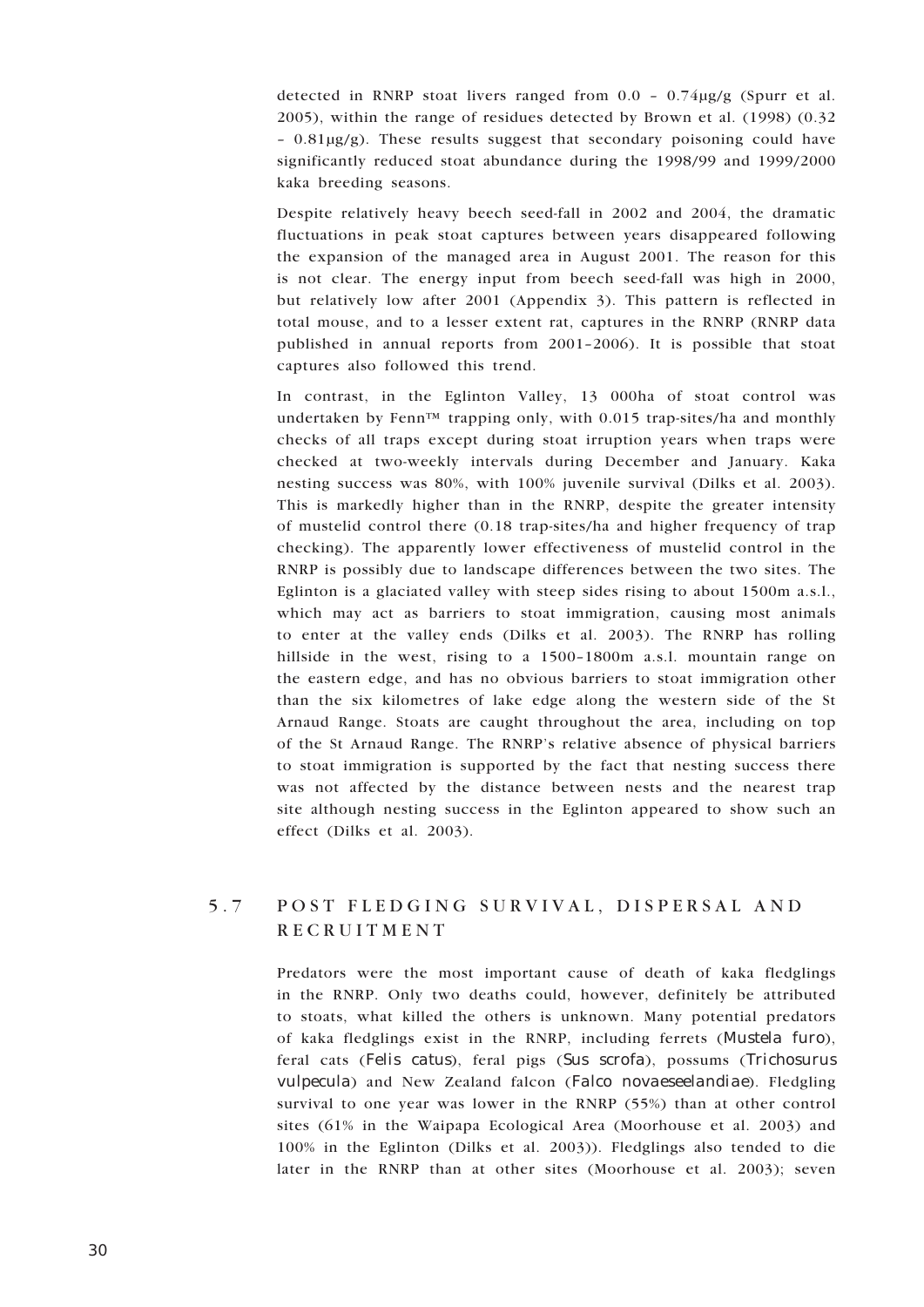(64%) died between 50 and 89 days after fledging, the remaining four (36%) died between one and eleven days after fledging. Moorhouse (et al. 2003) speculate that fledglings in the RNRP may have become more vulnerable to predators after ingesting brodifacoum. Because this is most likely to happen after fledglings begin to forage for themselves, it may also explain why fledglings tended to die later in the RNRP than in other study sites. Fledgling survival to one year certainly increased in the RNRP once brodifacoum use ceased (69% survival (n=29) 1997-2000, 85% survival  $(n=13)$  2001-2004). Fledgling mortality in the RNRP also occurred earlier following the cessation of brodifacoum use; two fledglings that died in 2001-2004 were found dead at 10 and 11 days, consistent with observations at Big Bush, Waipapa Ecological Area, Rotoroa and Whirinaki (Moorhouse et al. 2003). Dilks (et al. 2003) suggest that between site differences in post-fledging survival were caused by the size of area controlled: all Eglinton Valley fledglings stayed within the protected area until at least four to six months after fledging whereas the RNRP has extensive areas of adjacent un-trapped habitat for fledglings to disperse into. However, only two fledglings were found dead outside the RNRP boundaries during the intensive regime.

Causes of fledgling mortality other than predation were few (two of 11 deaths). Two fledgling carcasses were found to contain detectable levels of brodifacoum; the implications of this for kaka management have been discussed elsewhere (Moorhouse et al. 2003; Spurr et al. 2005). It is not known how the two fledglings with detectable brodifacoum residues in their livers ingested the poison, but both primary and secondary poisoning pathways are a possibility. It is interesting to note that the fledgling with 0.01μg/g of brodifacoum in its liver was found dead on the day it fledged. Kaka fledglings appear entirely dependent on adults for food in their first month out of the nest (Moorhouse & Greene, 1995); thus it is likely that this bird received brodifacoum in food regurgitated by an adult. The parents of this fledgling are known to have survived for at least three months and 2.6 years respectively after fledging this particular chick after which their transmitters failed. It is not known if these adults contained detectable traces of brodifacoum in their livers.

## 6. Conclusion/recommendations

Sustained predator control is essential if viable kaka populations are to be maintained on the main islands of New Zealand. To ensure the success of such operations stoats need to be kept to <5% tracking indices, and possums should be kept as close as possible to 0% Residual Trap Catch (technique after Warburton, 1997) or 0% chews on wax tags (technique after Anon, 2005). During the early stages of such projects, and when kaka numbers are small and almost certainly male biased, efforts should be made to keep stoat tracking indices as close to 0% as possible.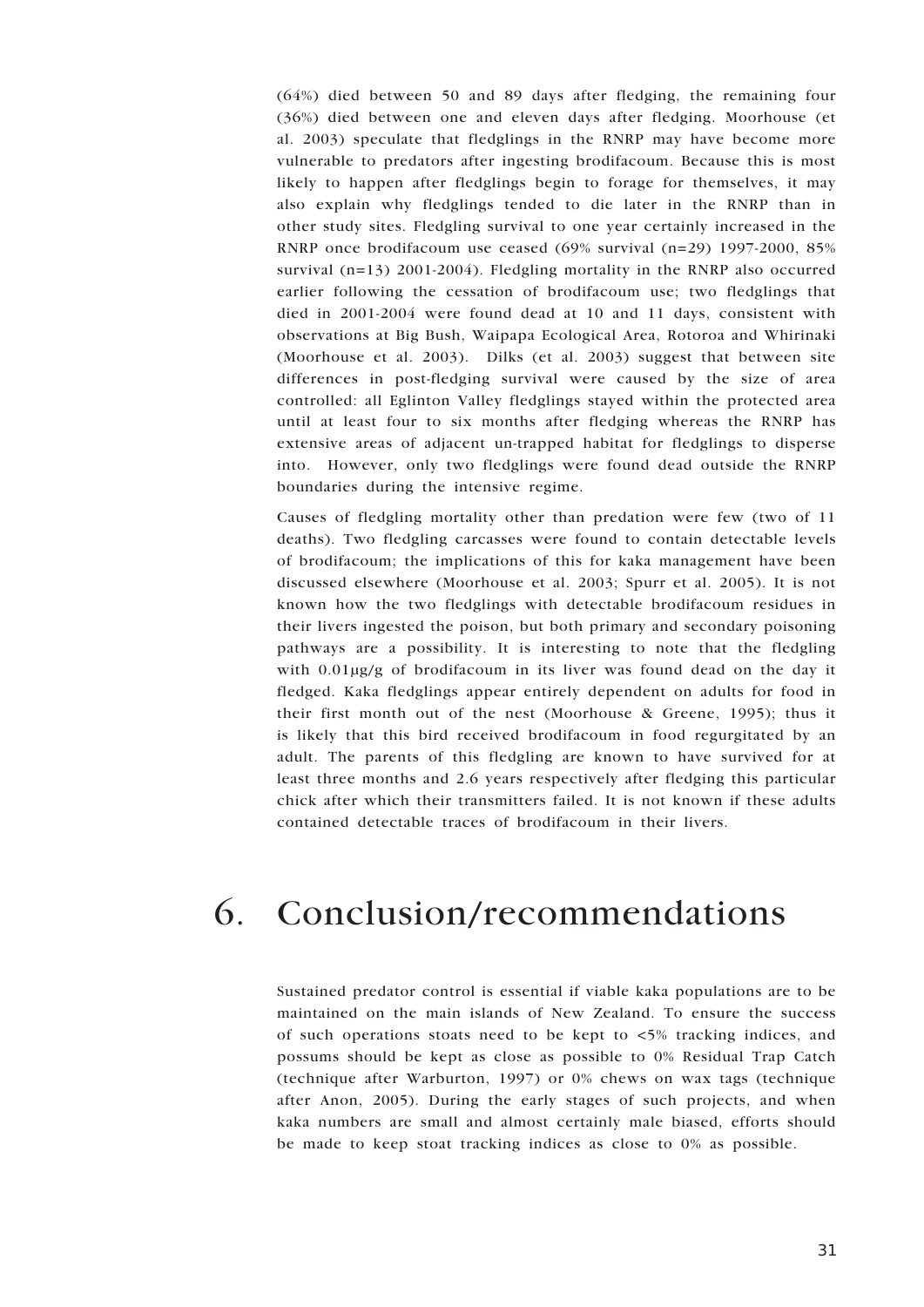Effective stoat control can be achieved through trapping alone but greater effectiveness can be gained from secondary poisoning through the use of brodifacoum to control rodents and possums. Trap densities of 0.18 trapsites/ha with virtually no physical boundaries to stoat re-invasion except six kilometres of lakeshore, proved adequate in the RNRP. Tracking tunnel monitoring can aid in achieving appropriate trap densities and distribution; for best results monitoring should include months with peak stoat densities (January in the RNRP).

In homogenous honeydew-beech forest such as the RNRP, where kaka do not travel long distances to localised food sources, an area of at least 2000ha under predator control is necessary to accommodate dispersing juveniles.

As with all predator management on the New Zealand mainland, a high standard of trap and bait-station operation must be maintained and control needs to be ongoing to prevent re-invasion of predators from surrounding unmanaged land.

## 7. Acknowledgements

We thank in particular: Darren Peters, who established the original mustelid control regime and spent many hours trapping; Andrew Taylor, for tremendous trapping effort and technical help monitoring kaka; and the many other trappers who made this work possible by providing us with a mustelid control regime to test and assisting with the kaka monitoring: Lindy Peters, Mark Pengelley, Nic Etheridge, Dave Butler, Matt Maitland, Jimbo McConchie, Dan Chisnall, Michel Boulay, Jeanette Winn, Bruce Waddell, Jasmine Braidwood, Brett Thompson, Stu Bennett, Logan Martin. Thanks to Kirsty Moran, Jack van Hal and Mike North for help with kaka monitoring. Thank you to the Friends of Rotoiti volunteer group, Kimberley Parlane and Sally Leggett for co-ordinating this group, and other volunteers and short term staff too numerous to acknowledge individually. Phil and Fiona Borlase allowed us access to the study site over their adjacent farm. The RNRP Technical advisory group provided support and advice throughout the project. Thanks to Craig Gillies for answers to various queries and Matt Maitland for helpful comments on an earlier draft. Garry Holz, Doug Anderson and Alice van der Bruggen from DOC Nelson created the maps. Kaka monitoring was funded in part by the DOC S&R Division from 1997-2002. The 1999 kaka translocation was funded by the DOC S&R Division.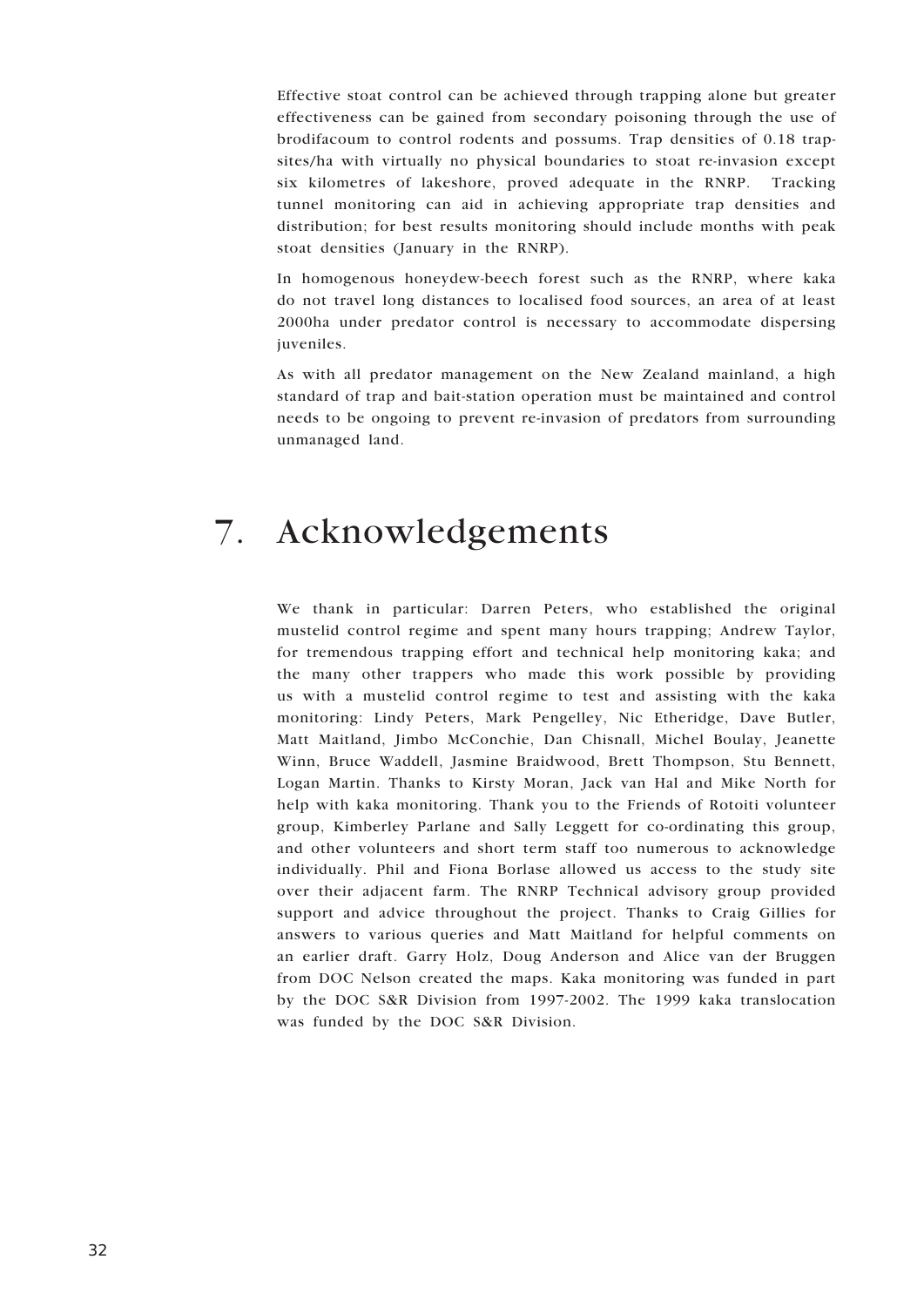## 8. References

- Alterio, N.; 1996: Secondary poisoning of stoats (Mustela erminea), feral ferrets (Mustela furo), and feral house cats (*Felis catus*) by the anticoagulant poison, brodifacoum. New Zealand Journal of Zoology 23: 331-338.
- Alterio, N.; Brown, K.; 1997: Secondary poisoning of mustelids in a New Zealand Nothofagus forest. Journal of Zoology, London 243: 863-869.
- Alterio, N.; Moller, H.; 2000: Secondary poisoning of stoats (*Mustela erminea*) in a South Island podocarp forest, New Zealand: implications for conservation. Wildlife Research 27: 501-508.
- Anon; 2005: Protocol for Low-Density Possum Monitoring using the WaxTag® Method. National Possum Control Agencies, Wellington.
- Beggs, J.R.; Wilson, P.R.; 1991: The Kaka Nestor meridionalis, a New Zealand Parrot Endangered by Introduced Wasps and Mammals. Biological Conservation 56: 23-38.
- Brown, K.P.; Alterio, N.; Moller, H.; 1998: Secondary poisoning of stoats (Mustela erminea) at low mouse (Mus musculus) abundance in a New Zealand Nothofagus forest. Wildlife Research 25: 419-426.
- Burnham, K.P.; Anderson, D.R. 2002. Model selection and multimodel inference: A practical information-theoretic approach. Springer Verlag, New York.
- Butler, D.J.; 1998: Rotoiti Nature Recovery Project St Arnaud's Honeydew Beech Mainland Island Strategic Plan. Department of Conservation, Nelson, New Zealand. 51 p.
- Butler, D.J.; 2000: Rotoiti Nature Recovery Project Annual Report 1997-1998. Department of Conservation, Nelson, New Zealand. 56 p.
- Butler, D.J. (comp.); 2003: Rotoiti Nature Recovery Project Triennial Report July 1998 June 2001. Department of Conservation, Nelson, New Zealand. 165 p.
- Butler, D.J.; Maitland, M.J.; Taylor, G.E.; Parlane, K.J.; Gasson, P.A.; 2003: Rotoiti Nature Recovery Project Annual Report 2001-2002. Department of Conservation, Nelson, New Zealand. 63 p.
- Dilks, P.; Willans, M.; Pryde, M.; Fraser, I.; 2003: Large scale stoat control to protect mohua (Mohoua ochrocephala) and kaka (Nestor meridionalis) in the Eglinton Valley, Fiordland, New Zealand. New Zealand Journal of Ecology 27(1): 1-9.
- Dinsmore, S. J.; White, G. C.; Fritz, L. K.; 2002: Advanced techniques for modelling avian nest survival. Ecology 8: 2476-3488.
- Gasson, P. 2001: Aerial survey for radio-tagged kea, Instructions for staff working in St Arnaud Area. Department of Conservation unpublished report, St Arnaud Area Office, St Arnaud. 6 p.
- Gaze, P. D.; 2001: Mohua on Mt Stokes the rise and fall of a population. Department of Conservation unpublished report, Nelson/Marlborough Conservancy. 7p.
- Gillies, C.; Williams, D.; 2002: Using tracking tunnels to monitor rodents and other small mammals. Department of Conservation unpublished report (HAMRO-60778) Northern Regional Office, Hamilton. 14 p.
- Grant, A., Kearvell, J.; 2001: Orange fronted parakeet (Cyanoramphus malherbi) Recovery Plan, 1999-2005. Department of Conservation, Biodiversity Recovery Unit. 24p.
- Greene, T.C.; Jones, A.; 2003: Observed responses of captive stoats (Mustela erminea) to nest boxes and metal collars used to protect kaka (Nestor meridionalis) nest cavities. New Zealand Journal of Ecology 27(2): 139-145.
- Greene, T.C.; Powlesland, R.G.; Dilks, P.J.; Moran, L.; 2004: Research summary and options for conservation of kaka (Nestor meridionalis). DOC Science Internal Series 178. Department of Conservation, Wellington. 26p.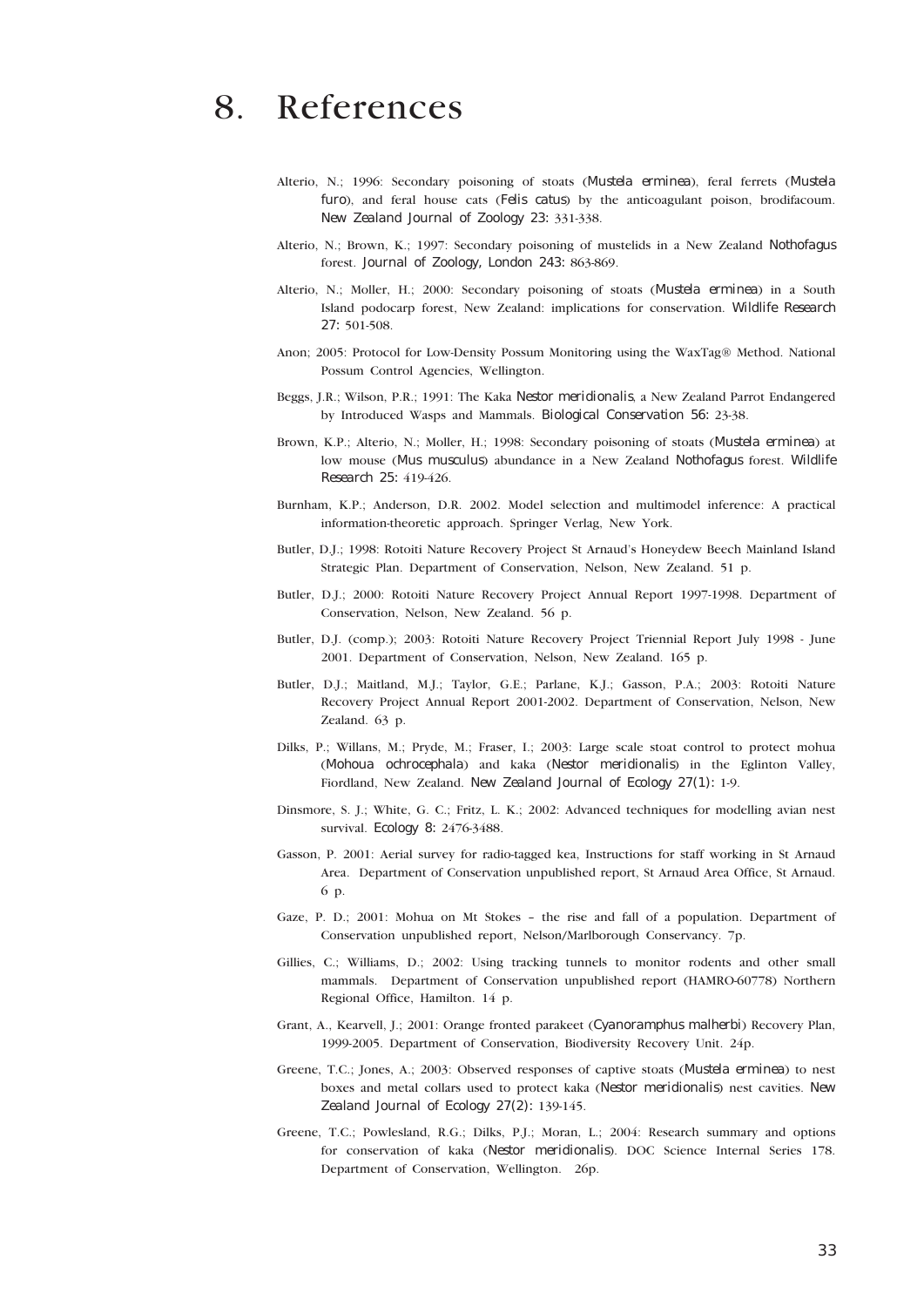- Heather, B.; Robertson, H.; 1996: Field Guide to the Birds of New Zealand. Penguin Books (NZ) Ltd, Auckland, New Zealand. 432 p.
- Karl, B.J. and Clout, M.N.; 1987: An improved radio-transmitter harness with a weak link to prevent snagging. Journal of Field Ornithology 58: 73-77.
- King, C. M. (Ed.); 2005: The Handbook of New Zealand Mammals Second Edition. Oxford University Press, Melbourne, Australia. 610 p.
- King, C.M.; 1983: The relationships between beech (Nothofagus sp.) seedfall and populations of mice (Mus musculus), and the demographic and dietary responses of stoats (Mustela erminea, in three New Zealand forests. Journal of Animal Ecology 52: 141-166.
- Moorhouse, R.J.; Greene, T.C.; 1995: Identification of fledgling and juvenile kaka (Nestor meridionalis). Notornis 42: 187-196.
- Moorhouse, R.J.; 2000b: Predation of female kaka in the RNRP area: how much is too much? Department of Conservation unpublished report, Science & Research, Nelson, New Zealand. 4 p.
- Moorhouse, R.; Greene, T.; Dilks, P.; Powlesland, R.; Moran, L.; Taylor, G.; Jones, A.; Kneghtmans, J.; Wills, D.; Pryde, M.; Fraser, I.; August, A.; August, C.; 2003: Control of introduced mammalian predators improves kaka Nestor meridionalis breeding success: reversing the decline of a threatened New Zealand parrot. Biological Conservation 110: 33-44.
- Norton, D. A.; Brown, R.; van Eyndhoven, E.; 2000: Plant communities in the Rotoiti Nature Recovery Project area and in adjacent non-treatment area. New Zealand School of Forestry unpublished report, Conservation Research Group report #4. 19p.
- O'Donnell, C.; Roberts, A.; Lyall, J.; 2002: Mohua (Yellowhead) Recovery Plan, 2002-2012. Department of Conservation Biodiversity Recovery Unit. 21p.
- Paton, B.R.; Maitland, M.J.; Taylor, G.E.; Knevel, A.W.J.; Wotherspoon, J.A..; 2004: Rotoiti Nature Recovery Project Annual Report July 2002 – June 2003. Department of Conservation, Nelson, New Zealand. 118 p.
- Paton, B.R.; Maitland, M.J., Taylor, G.E.; Knevel, A.W.J.; Parlane, K.J.; Wotherspoon, J.A.; Gasson, P.; 2004b: Rotoiti Nature Recovery Project Annual Report July 2003 – June 2004. Department of Conservation, Nelson, New Zealand. 157 p.
- Paton, B.R.; Maitland, M.J.; Taylor, G.E.; Wotherspoon, J.A.; Gasson, P.A.; Leggett, S.A.; 2005: Rotoiti Nature Recovery Project Annual Report July 2004 – June 2005. Department of Conservation, Nelson, New Zealand. 89 p.
- Paton, B.R.; Maitland M.J.; Bruce T.A.; Wotherspoon J.A.; Brow A.K.; Leggett S.A.; Chisnall D.T.; 2007: Rotoiti Nature Recovery Project Annual Report July 2005 – June 2006: St Arnaud's mainland island, Nelson Lakes National Park. Department of Conservation, Nelson, New Zealand. 111p.
- Powlesland, R.G.; Greene, T.C.; Dilks, P.J.; Moorhouse, R.J.; Moran, L.R.; Taylor, G.; Jones, A.; Wills, D.E.; August, C.K.; August, A.C.L.; unpublished report: Conservation of the kaka Nestor meridionalis (Psittacidae, Nestorinae): Implications from studies of breeding biology at four sites, New Zealand. 50p.
- Ratz, H..; Moller, H.; Fletcher, D.; 1999: Predator Identification from bite marks on penguin and albatross chicks. Marine Ornithology 27: 149-156.
- Saunders, A.; 2000: A review of Department of Conservation mainland restoration projects and recommendations for further action. Department of Conservation, Wellington, New Zealand. 219 p.
- Spurr, E. B.; Maitland, M. J.; Taylor, G. E.; Wright, G.R.G.; Radford, C.D.; Brown, L.E.; 2005: Residues of brodifacoum and other anticoagulant pesticides in target and non-target species, Nelson Lakes National Park, New Zealand. New Zealand Journal of Zoology 32: 237-249.
- Warburton, B; 1997: Trap-catch for monitoring possum populations. Unpublished report, Landcare Research, Lincoln.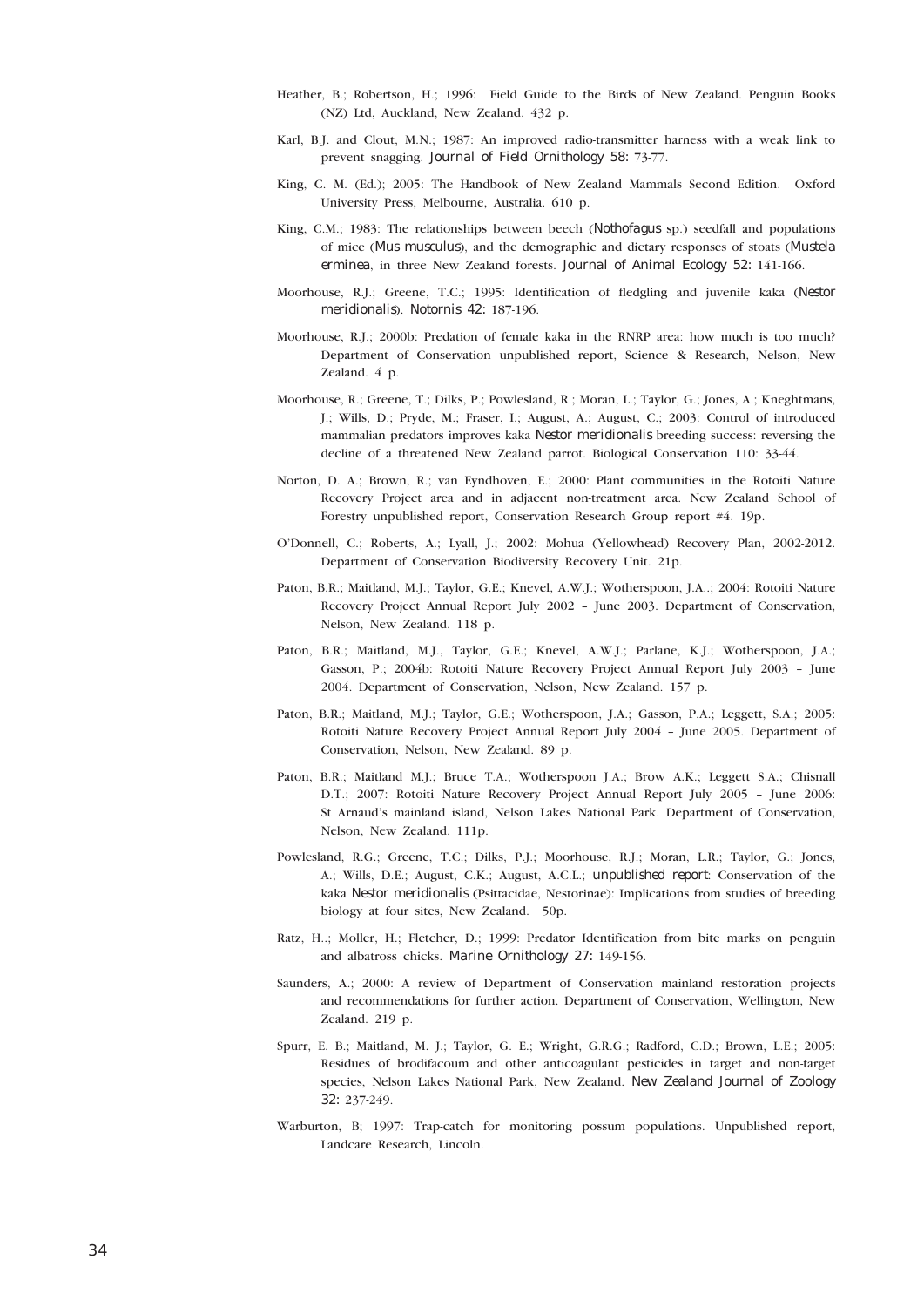- White, G. C.; Burnham, K. P.; 1999: Program MARK: survival estimation from populations of marked animals. Bird Study 46: 120-139.
- Wilson, P.L.; Karl, B.J.; Toft, R.J.; Beggs, J.R..; Taylor, R.H..; 1998: The Role of Introduced Predators and Competitors in the Decline of kaka (Nestor meridionalis) Populations in New Zealand. Biological Conservation 83: 175-185.

.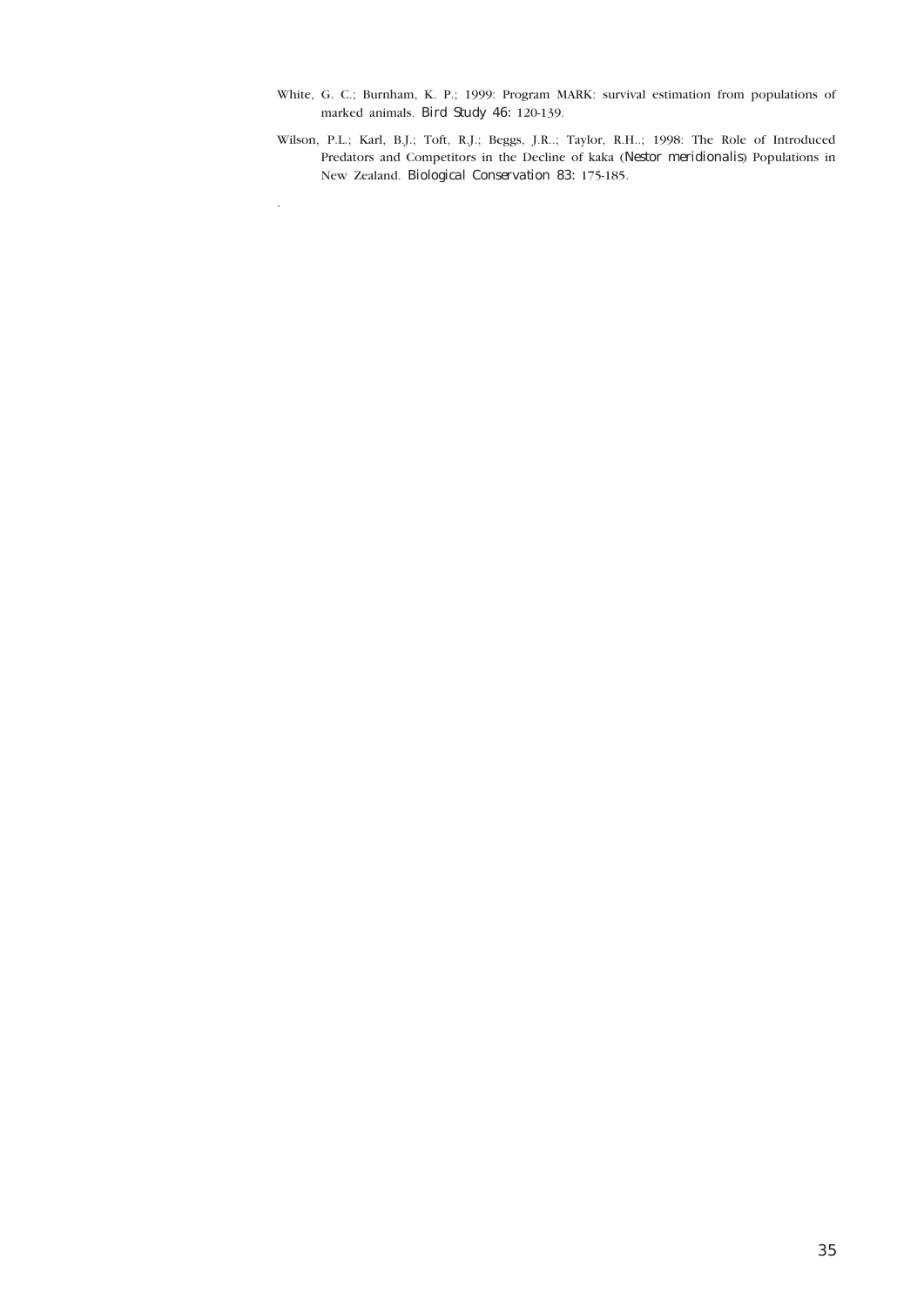# Appendix 1



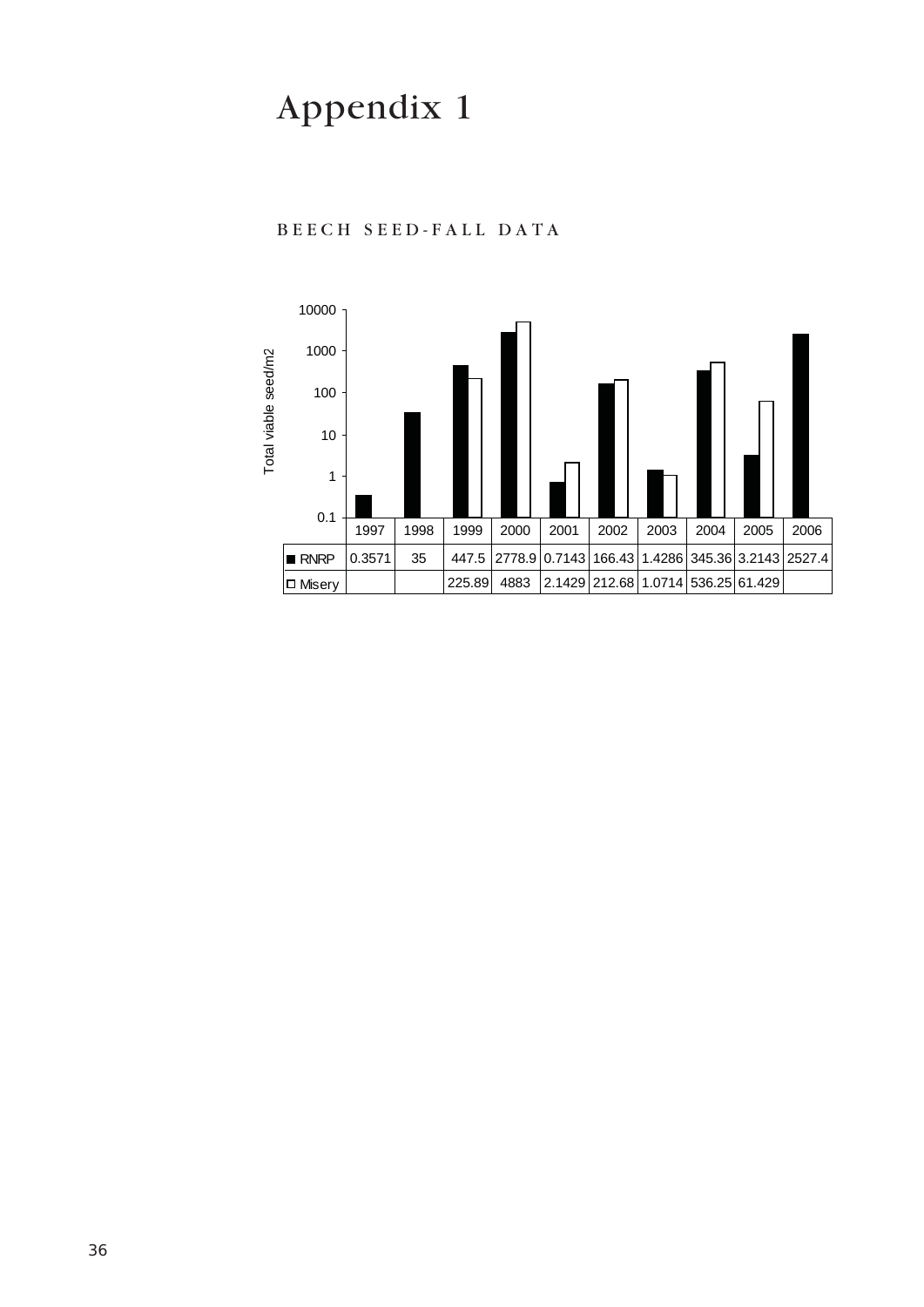# Appendix 2

### PROBABLE CAUSE OF NEST FAILURE

| BIG BUSH 2001/02                            |                                                                                                                                                                                                                                                               |  |
|---------------------------------------------|---------------------------------------------------------------------------------------------------------------------------------------------------------------------------------------------------------------------------------------------------------------|--|
| # adult females killed on nest              | 6 stoat (4 birds cached within nest hole; 2 on nest<br>floor, skeletons complete but eaten out).                                                                                                                                                              |  |
|                                             | 1 unknown (only transmitter found, bands, feathers<br>and 1 broken egg in nest).                                                                                                                                                                              |  |
| # nests failed in nestling period           | 1 chick died due to hypothermia (nest open and<br>death occurred during spring rains (Butler et. al.,<br>$2003)$ ).                                                                                                                                           |  |
| RNRP 1998/99 - 1999/00                      |                                                                                                                                                                                                                                                               |  |
| # nests failed in incubation                | 1 unidentified predator (1999/00, Moorhouse 2000).                                                                                                                                                                                                            |  |
| # nests failed in nestling period           | 1 stoat (1998/99, spacing between canine puncture<br>marks on nestling skulls and vertebrae were within<br>the stoat size range (Moorhouse, 1999).                                                                                                            |  |
| RNRP 2001/02 - 2005/06                      |                                                                                                                                                                                                                                                               |  |
| # adult females killed on nest <sup>1</sup> | 2 stoat (both in 2005/06, one bird cached in nest; one<br>bird dead on surface of nest, on back with wings<br>splayed and one intact egg next to carcass, stoat and<br>possum hair found in nest).                                                            |  |
|                                             | 1 possum (2005/06, tarsus bones broken, possum<br>hair in nest, bird dismembered and partially<br>covered in loose nesting material).                                                                                                                         |  |
| # nests failed in incubation                | 1 possum (2003/04, eggs crushed and possum fur<br>around nest entrance).                                                                                                                                                                                      |  |
|                                             | 2 unknown (2005/06, no evidence of predator<br>found)                                                                                                                                                                                                         |  |
| # nests failed in nestling period           | 3 stoats (2 nests in the 2001/02 season, captured<br>on video by Science & Research team (Butler et. al,<br>$2003$ ); 1 nest in $2003/04$ season, spacing between<br>canine puncture marks on skulls within the stoat<br>size range (Paton et. al, $2004$ )). |  |
|                                             | 1 possum (2003/04, extensive damage to front of<br>skull and bruising all over body, possum fur found<br>around nest entrance (Paton et. al, 2004)).                                                                                                          |  |
|                                             | 1 unknown (2001/02, chick carcasses never found<br>(Butler et. al, 2003)).                                                                                                                                                                                    |  |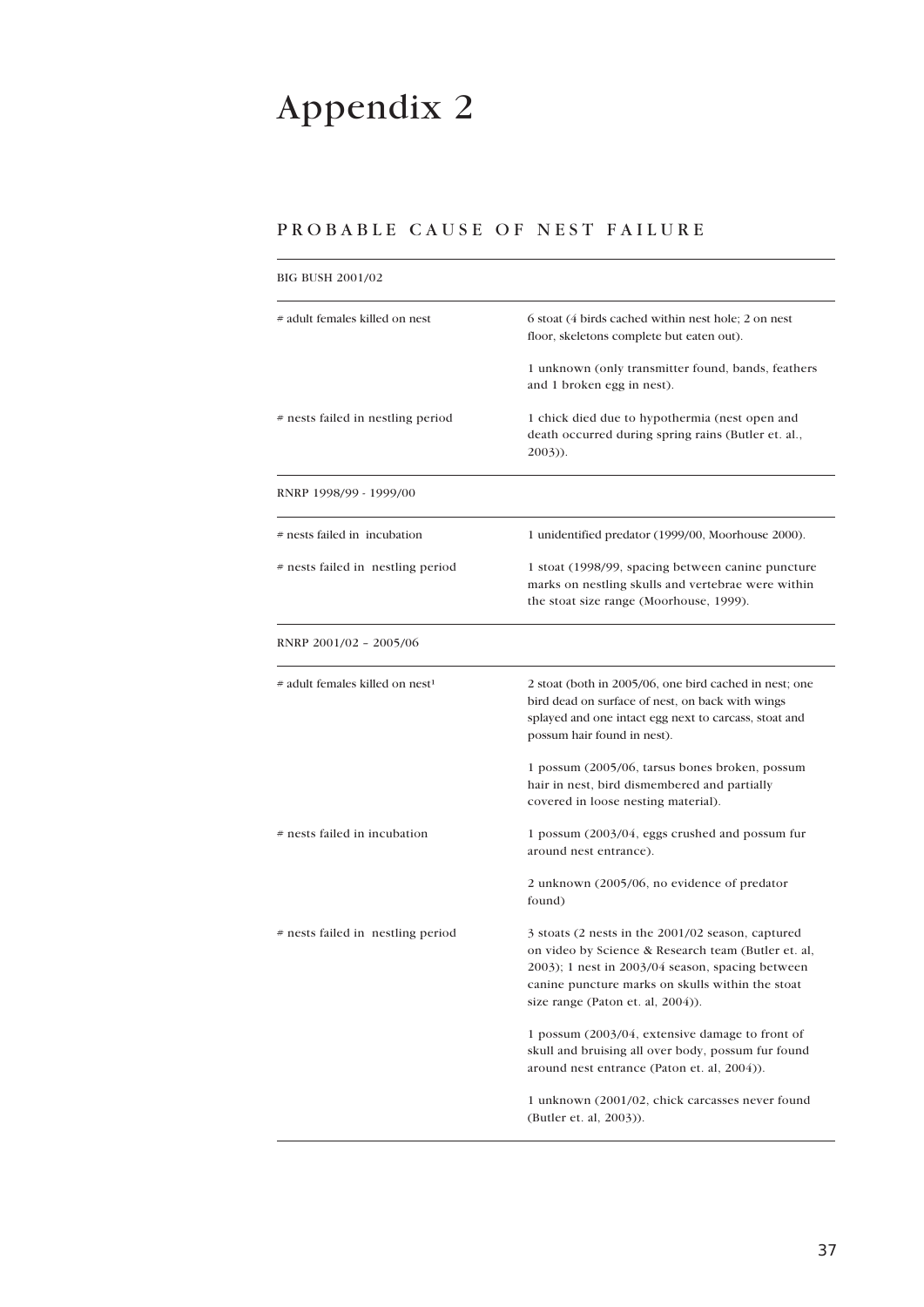<sup>1</sup>Banding protocol contingency was not instigated in 2005/06 because the project only suffered a 'partial loss' (Paton et al. in press) and because it failed to provide adequate protection in 2001/02. Also, since 2005/06 was expected to be the last year of monitoring it was decided not to intervene so as to observe true nesting success (Maitland, pers. comm.).

| ROTOROA 1998/99 - 1999/00         |                                                                                                                                                                                                      |  |  |  |
|-----------------------------------|------------------------------------------------------------------------------------------------------------------------------------------------------------------------------------------------------|--|--|--|
| # adult females killed on nest    | 2 stoat (1999/00, spacing between canine puncture<br>marks on skull was within stoat size range, damage to<br>base of skull typical of stoat kills (Moorhouse, 2000)).                               |  |  |  |
|                                   | 2 possum (1999/00, canine puncture marks on one<br>skull fitted teeth on a possum skull, puncture<br>marks on the other were larger than could be<br>inflicted by a stoat. (Moorhouse, pers. comm.). |  |  |  |
| # nests failed in incubation      | 5 (1 in 1998/99, 4 in 1999/00. Unknown predator<br>$(Moorhouse, 2000)$ ).                                                                                                                            |  |  |  |
| # nests failed in nestling period | 1 stoat (1998/99, dismembered carcasses in nest<br>chamber. (Moorhouse, pers. comm.).                                                                                                                |  |  |  |